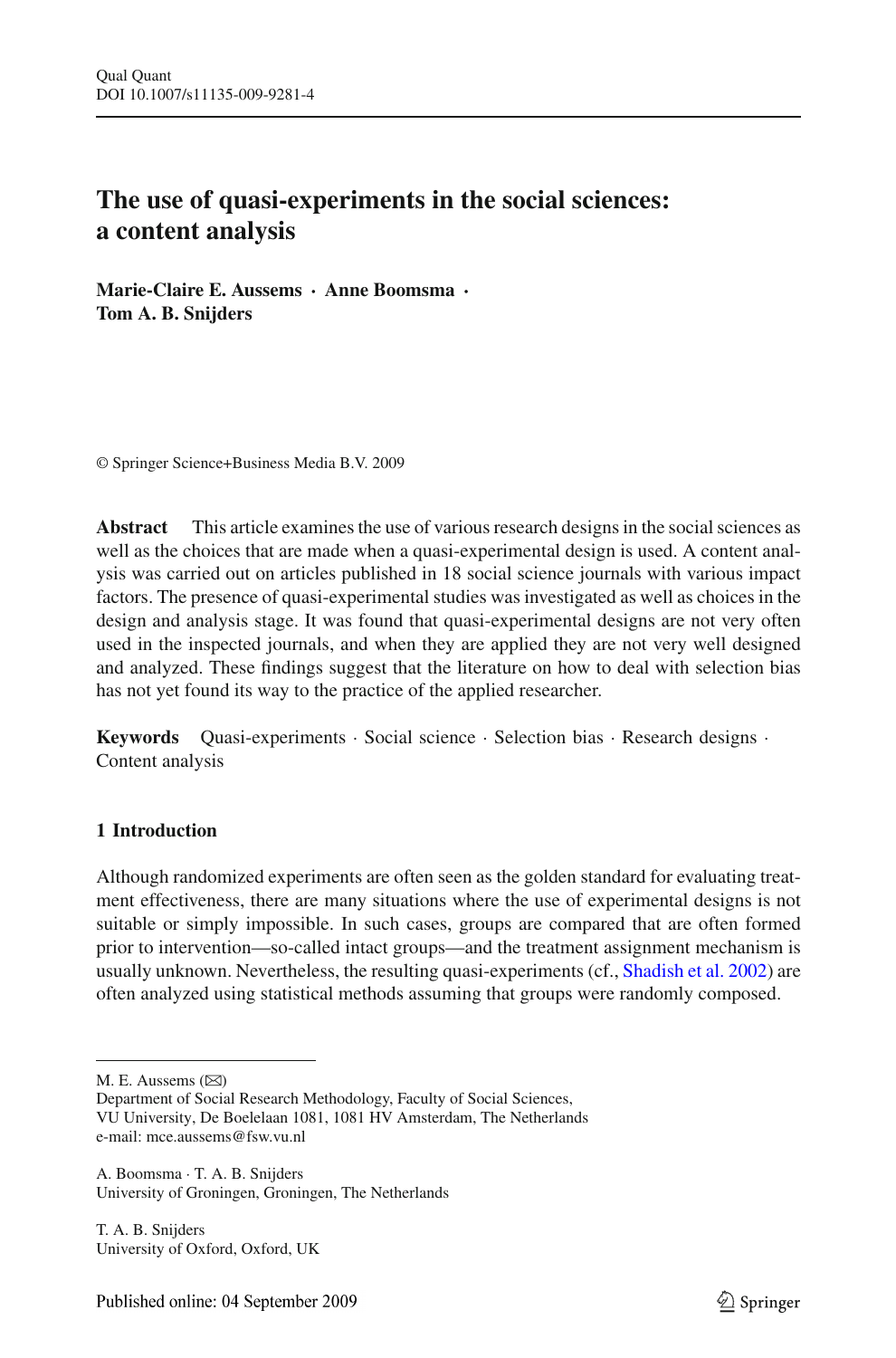There are countless examples of studies using quasi-experimental designs that were criticized for being not accurately enough in their investigation and conclusions. A socially relevant but controversial study in this matter is the Westinghouse report on the Head Start program [\(1969\)](#page-21-1), developed to give poor pre-school children additional education for better first grade preparation. Another example is the Coleman Report [\(1966](#page-21-2)), which describes an investigation of school desegregation by comparing black children in white schools and white children in black schools. The results of these studies were doubtful because selection bias could play a major role in explaining the observed effects (cf., [Campbell and Erlebacher](#page-21-3) [1970](#page-21-3), on the Westinghouse report; [Mosteller 1967](#page-21-4); [Nichols 1966,](#page-21-5) on the Coleman report).

In past decades, growing attention in social science methodology has been paid to the problems associated with quasi-experiments, especially by stressing the importance of internal validity in making proper conclusions. Internal validity refers in particular to whether an observed association found between *X* and *Y* reflects a causal relationship from *X* to *Y* in the way the variables were manipulated or measured [\(Shadish et al. 2002\)](#page-21-0). To make the inferential step from association to causation, a researcher has to show that *X* precedes *Y* in time, that *X* is associated with *Y* , and that there are no other plausible explanations for *Y* than *X*. Especially this last condition is hard to falsify in quasi-experiments where limited knowledge of assignment mechanisms will likely lead to spurious relationships.

More efforts than before have been taken to show researchers the importance of adequately designing and analyzing research by o[ffering](#page-21-7) [guidelines](#page-21-7) [\(cf.](#page-21-7) [Cochran 1983](#page-21-6); Wilkinson and The Task Force on Statistical Inference [1999\)](#page-21-7) and advocating a critical attitude towards their studies. Meanwhile, more advanced statistical methods were developed to deal with the possibility of selection bias (cf. [Rosenbaum and Rubin 1983;](#page-21-8) [Angrist et al. 1996\)](#page-21-9) and overviews were writte[n](#page-21-10) [to](#page-21-10) [make](#page-21-10) [social](#page-21-10) [scientists](#page-21-10) [more](#page-21-10) [familiar](#page-21-10) [with](#page-21-10) [alternative](#page-21-10) [methods](#page-21-10) [\(cf.](#page-21-10) Winship and Morgan [1999;](#page-21-10) [Winship and Sobel 2004\)](#page-21-11). Nowadays, it is not clear to which extent these suggestions and methods are adopted by researchers and journal editors. Current practice could be observed, however, from the design and analysis of quasi-experiments that are published in social science journals.

This paper has two aims. The first is to explore how often quasi-experiments are used and how much this varies over social science disciplines. This will be investigated by identifying quasi-experimental studies that were published in selected social science journals. The second aim is to investigate how these studies deal with possible selection bias resulting from non-random assignment in the planning and analysis stage of the study. The focus will be on topics like the occurrence of inferential problems, the nature of treatments, the choice and use of covariances, the methods used to analyze the data, and the attention researchers pay to selection problems. This second goal will be accomplished by a content analysis of the quasi-experiments from the inspected social science journals.

### **2 Definitions**

In this section a definition of a quasi-experiment is presented to distinguish it from other study designs. Furthermore, explanations are given for interventions and treatment effects to clarify the use of these terms throughout this study.

2.1 Quasi-experiments and observational studies

The designs of observational studies can roughly be divided in two groups: the analytical survey design and the quasi-experimental design [\(Cochran 1983](#page-21-6)). Studies with an analytical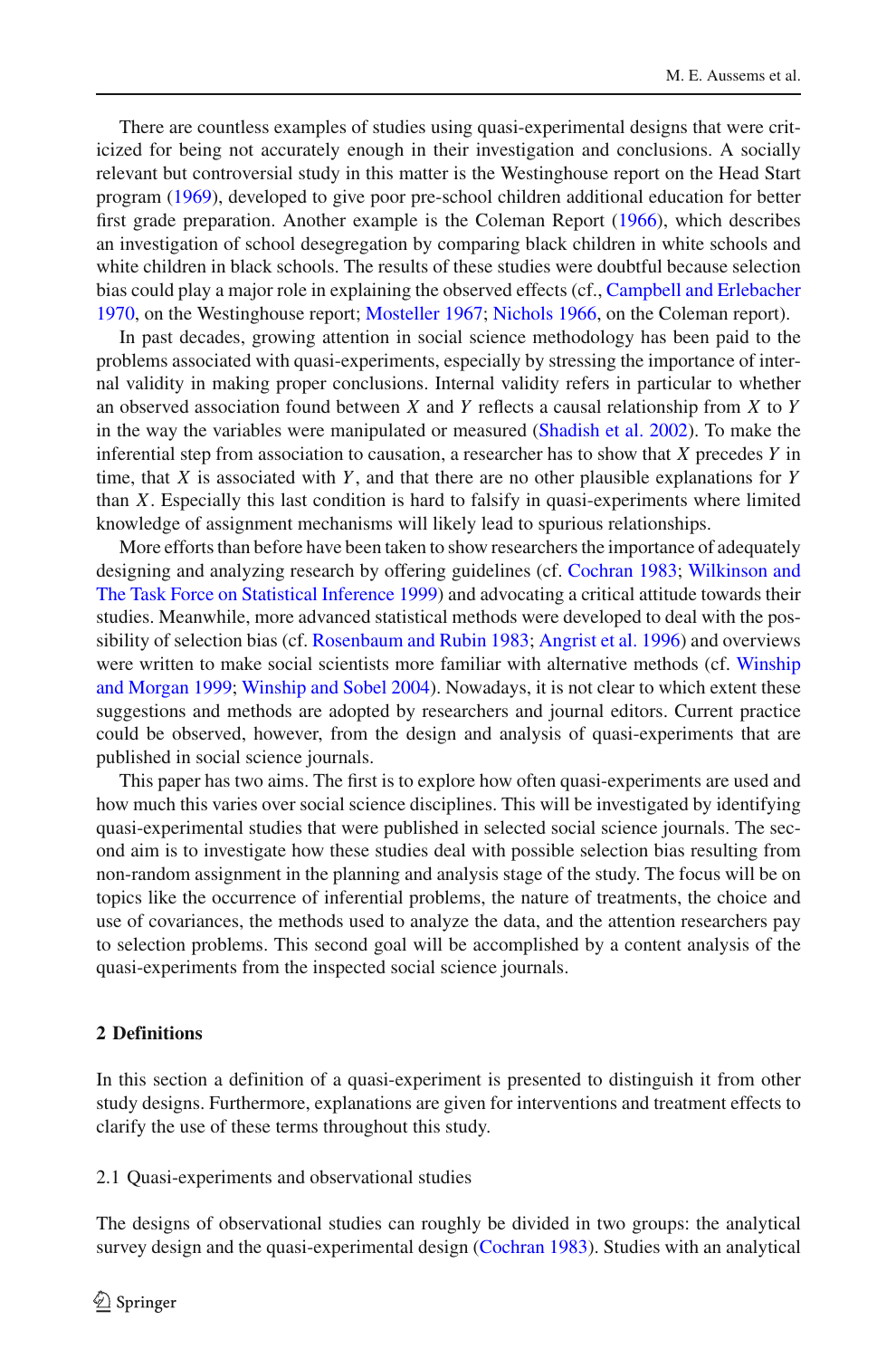survey design do not aim to assess the effect of an intervention on one or more responses. In using such designs, a researcher is interested in describing and predicting associations between variables, and the main objective is therefore exploration. This class of studies is often labeled correlational studies. In contrast, a quasi-experimental study is designed and conducted to investigate the effect of one variable on other ones. This design is comparable to randomized experiments in the terminology and design elements, i.e., the use of pretests and control groups. It lacks, however, one important characteristic: control with respect to the assignment of individuals to treatments. Examples of quasi-experimental designs are the nonequivalent groups design, the case control design, and the regression discontinuity design (for an overview of quasi-experimental designs, see [Shadish et al. 2002\)](#page-21-0).

Throughout this paper, a study is labeled quasi-experimental if two conditions hold. The first is that a researcher is interested in the effect of an intervention on one or more responses. This means that the researcher declares the *aim of the study to be causal description*, not only exploration of relationships. The investigator makes this explicit at the beginning of the study and may use language that refers to causality. The second condition is that an intervention effect is *investigated by comparing groups*, which means that control or referent groups are used for the assessment of a treatment effect. The treatment and control groups are formed or identified *before* the treatment is imposed, and it is assumed that external influences are affecting the groups to the same extent during the experimental period. Furthermore, no reference is made to the use of randomization in allocating subjects to treatment conditions.

Quasi-experimental group comparisons can be distinguished from post hoc group comparisons where groups are contrasted that were created by stratifying on specific variables *after* treatment assignment. In correlational studies the latter procedure is regularly used in correlational studies to explore how relations between variables change for subjects having different characteristics.

### 2.2 Interventions

There is much discussion in the literature about what should be seen as an intervention and what shouldn't (e.g., [Holland 1986](#page-21-12); [Berk 2003](#page-21-13)). In a strict sense an intervention is any manipulation that can be imposed on a subject. Interventions falling into this category can be time-intensive treatments, like following a therapy or a teaching program, but also very short treatments that do not have a permanent impact on a subject, like the wording of a survey question or watching different versions of a commercial. Randomization is necessary for drawing proper conclusions: if a subject cannot be randomly assigned to any treatment it is not possible to make fair, balanced comparisons between groups receiving different treatments. Moreover, the manipulation of treatment allocation ensures that the treatment precedes the effect.

In general, however, an intervention can be seen as a much broader concept that includes treatments which are not strictly manipulable [\(Winship and Morgan 2007](#page-21-14)). It then mainly involves interventions that cannot be imposed on subjects for several reasons [\(Rosenbaum](#page-21-15) [2002](#page-21-15)): (1) The assignment of the treatment can be governed by *macro processes*. One can think of a policy rule that applies only to a selective part of the inhabitants, like financial support for educating children of parents with an income under a predefined level. This is sometimes called a natural experiment when treatment and control groups are composed in a natural way. (2) The treatment may have *harmful consequences* for a subject. It could be unethical to give some subjects education and others not, or to withhold therapy from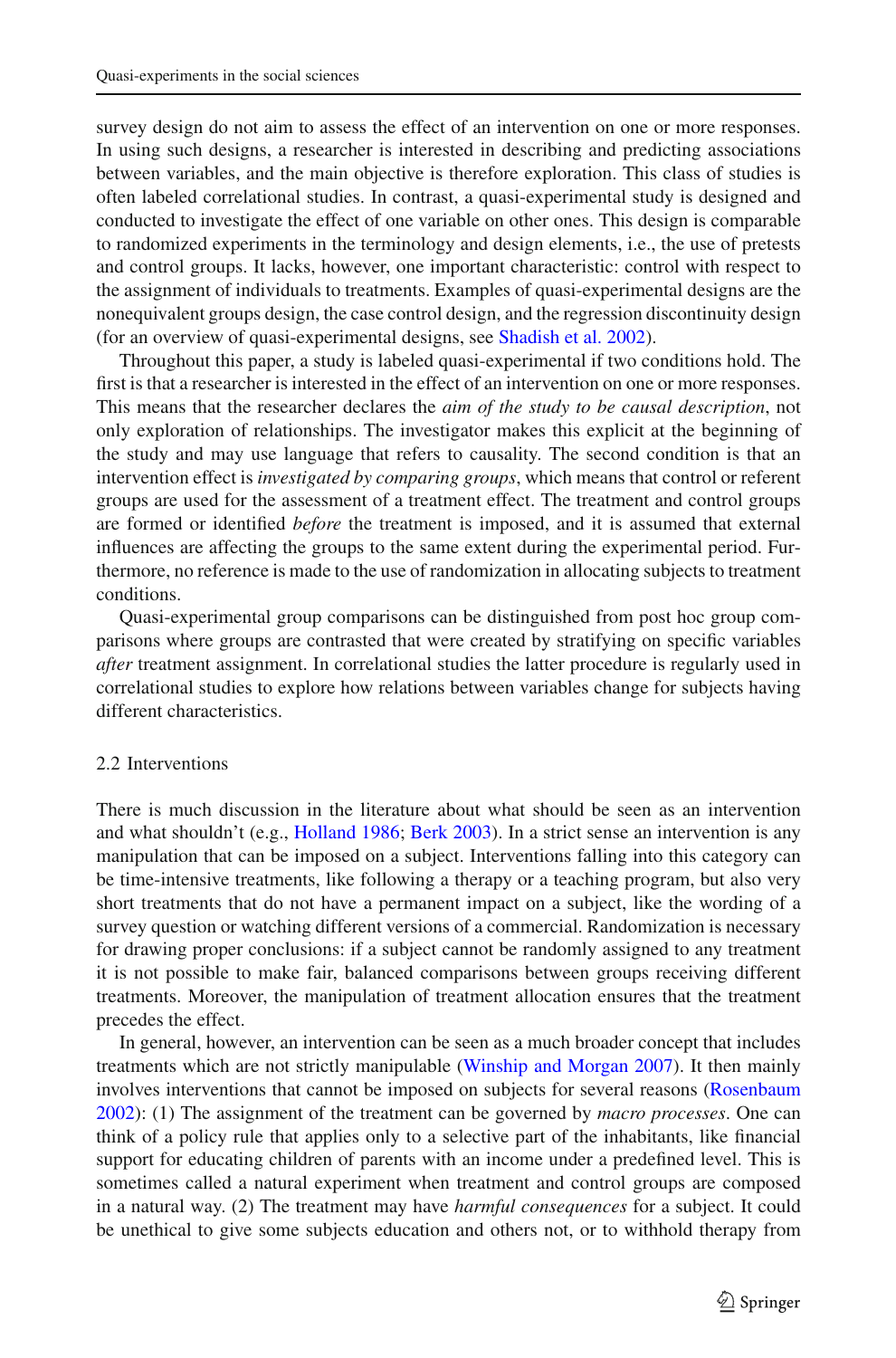individuals if the therapy is known to be beneficial. (3) *Convenience*: only data from intact groups are available.

Although the class of interventions may not only consist of manipulable treatments, it is widely agreed that attributes are not included in this broader definition. Attributes are characteristics of subjects that cannot be changed by manipulation, like gender and IQ, or can only temporarily be boosted but not changed by the manipulation itself, like self-confidence and solidarity. Imposing an attribute on a subject is impossible because subjects are defined by their individual characteristics. Changing an attribute would change the subject, but the subject is assumed to be constant during the experimental period [\(Holland 1986](#page-21-12)). In the present study, manipulable treatments as well as non-manipulable treatments are seen as valid interventions.

### 2.3 Treatment effects

One important aim of quasi-experimental studies is to evaluate the change in a subjects outcome caused by receiving the treatment compared to withholding the treatment. This change can be interpreted as the *individual treatment effect* for that subject. In practice only one of these outcomes is observed, because a subject is observed in either the treatment or the control condition. To obtain the counterfactual outcome—the outcome a subject would have in the other condition—one has to find a comparable subject that received the counterfactual treatment. In practice, however, one is more often interested in the *average treatment effect* by comparing the means of a treatment and control group. The important condition for an average treatment effect to be valid is that treated and control subjects need to be similar on characteristics related to treatment assignment and the outcome variable. This latter criterion makes thoughtful design and analysis of quasi-experimental data crucial, because it is *the* way to reduce the disturbing impact of selection bias in estimating a treatment effect.

### **3 Method**

#### 3.1 Selection of journals

To investigate the practical use of quasi-experimental designs, a content analysis was conducted regarding 18 journals that were selected from four disciplines: psychology, criminology, education, and sociology. Journals from various social disciplines were included, because it can be expected that the use of quasi-experiments and the design and analysis of these studies varies for different journals and disciplines.

Online available journals were chosen over the period 2002–2003. Furthermore, a selection was made of journals that were more likely to include articles dealing with the evaluation of interventions. The Psycline database was searched using (combinations of) the following keywords: treatment, intervention, therapy, program evaluation, effectiveness, treatment effect, and quasi-experiment. Journals that included such words in their publisher's description were categorized regarding their discipline. For all four disciplines, journals were selected for content analysis using the following three criteria:

• *Suitability*. A journal is more suitable when the journal publisher's description contains many keywords that refer to causal inference and treatment evaluation. Articles about quasi-experiments are more likely to be found in those journals.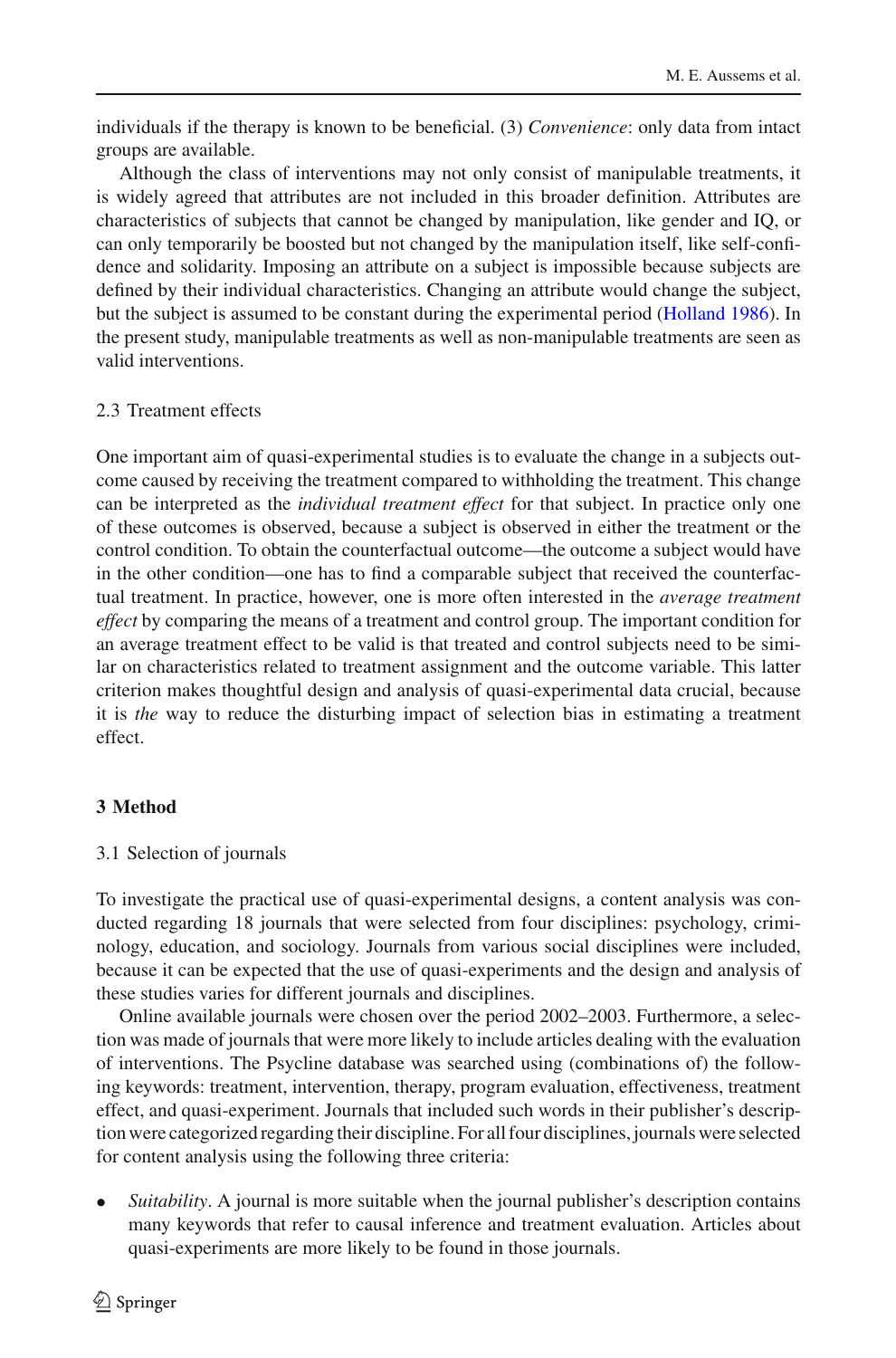**Table 1** Jo analysis

<span id="page-4-0"></span>

| <b>Table 1</b> Journals included for<br>analysis | Journal                                              | Impact<br>factor |
|--------------------------------------------------|------------------------------------------------------|------------------|
|                                                  | Psychology                                           |                  |
|                                                  | The British Journal of Social Psychology (BJSP)      | 1.4              |
|                                                  | Child Development (CD)                               | 3.3              |
|                                                  | Developmental Psychology (DP)                        | 3.4              |
|                                                  | Journal of Consulting and Clinical Psychology (JCCP) | 4.2              |
|                                                  | Journal of Clinical Psychiatry (JCP)                 | 4.8              |
|                                                  | Journal of Personality (JP)                          | 1.9              |
|                                                  | Journal of Personality and Social Psychology (JPSP)  | 3.6              |
|                                                  | Personality and Social Psychology Bulletin (PSPB)    | 1.9              |
|                                                  | Criminology                                          |                  |
|                                                  | Criminology(C)                                       | 1.7              |
|                                                  | Criminal Justice and Behavior (CJB)                  | 1.7              |
|                                                  | Criminal Behavior and Mental Health (CMBH)           | *                |
|                                                  | (Journal of Research in) Crime and Delinguency (JCD) | 1.6              |
|                                                  | Education                                            |                  |
|                                                  | Assessment and Evaluation in Higher Education (AEHE) | *                |
|                                                  | Journal of Educational Research (JER)                | 0.4              |
|                                                  | Journal of the Learning Sciences (JLS)               | 2.3              |
|                                                  | Learning and Instruction (LI)                        | 1.6              |
|                                                  | Sociology                                            |                  |
|                                                  | American Journal of Sociology (AJS)                  | 2.1              |
| * Journals having no impact<br>factor            | American Sociological Review (ASR)                   | 2.9              |

- *Generality*. A journal is more general when it deals with a wide range of topics within a field, instead of focusing on a specific topic only. Journals that are more general for a discipline are more appealing to a broader group of researchers.
- *Nature of research*. A journal has to include mainly quantitative research to be eligible for the present study. Although quasi-experiments can also be used in qualitative research, the latter approach is very different in the aims and reporting style than quantitative research.

After a first selection, journals with high impact factors as registered in the Social Science Citation Index 2004 were added, because those journals were underrepresented in the initial list of selected journals. In our view it was important to take this aspect into account, because it can be expected that studies published in those journals have a higher quality and are better designed and analyzed. The final list of journals is presented in Table [1.](#page-4-0)

# 3.2 Procedure

The journals were analyzed for the years 2002 and 2003. By trial and error it was found that searching for quasi-experiments based on keywords was not effective. Experience showed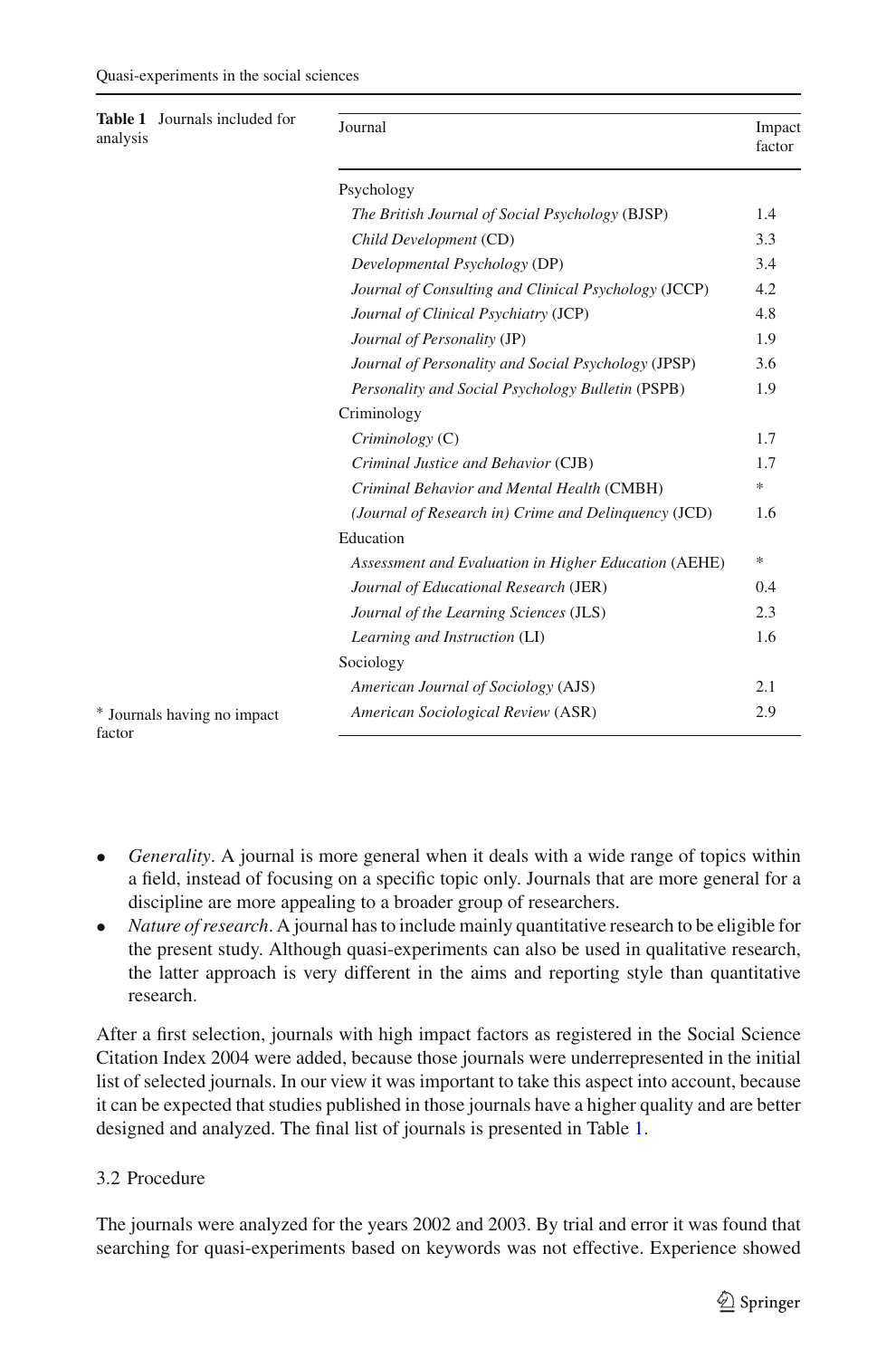that this procedure yields a mixture of research designs—experimental, quasi-experimental and correlational—which is a consequence of the shared use of the experimental language by quasi-experimentalists and the bad habit of large groups of correlational researchers to use terms referring to causality. Therefore, it was decided to check every article in the journals. By following such a procedure every quasi-experiment in the selected journals can, in principle, be identified.

A maximum of six issues for each journal were analyzed. When a journal published more than six issues each year, a random selection of six issues was made. The content analysis was restricted to scientific research papers and did not include editorials, comments, book reviews, etc.

All articles were analyzed independently by two encoders using a fixed procedure to examine various elements of the studies systematically. This protocol was recorded in a codebook and included descriptions of all categories to determine study characteristics. The interrater reliability was found to be good (Cohen's  $\kappa = 0.78$ ,  $p < 0.01$ ).

The content analysis consisted of two stages. In the first stage, a classification was made of every article to categorize the research design as an experiment, quasi-experiment, correlational study, or some other type of study. In situations where articles contain more than one study, the additional studies were analyzed as separate studies.

In the second stage, the selected quasi-experiments were analyzed in more detail. It was generally interesting to learn whether researchers take the necessary methodological steps when non-rando[m](#page-21-7) [assignment](#page-21-7) [is](#page-21-7) [implemented,](#page-21-7) [or](#page-21-7) [as](#page-21-7) Wilkinson and The Task Force on Statistical Inference [\(1999](#page-21-7)) suggest:"The researcher needs to attempt to determine the relevant covariates, measure them adequately and adjust for their effects either by design or by analysis" (p. 595). There were three issues under investigation:

- *Research in general*. What is the nature of the treatments, and the inference problems that are faced? What sample sizes are used, and which comparisons are made?
- *Adjustment by design*. How are the quasi-experiments designed? Which adjustments take place by design? How are covariates chosen?
- *Adjustment by analysis*. Which adjustment method is used in the analysis stage? Do researchers pay attention to limitations with respect to the internal validity of their study?

#### **4 Results**

#### 4.1 Frequency of research designs

The 18 journals were analyzed over a total period of 2 years, which resulted in 2,618 identified studies in 2,474 articles. In Table [2](#page-6-0) it is shown how the studies of each journal are categorized over the various designs.

The discipline making most use of the experimental design is psychology. This finding could be expected, given that randomization is easier to apply in this field where manipulations are short and researchers often face less ethical boundaries in assigning subjects to different treatments. In the journals of criminology, random assignment is less regularly used, while in the educational sciences more experiments can be found. The limited application of randomization in the latter two disciplines can partly be explained by the nature of the interventions, which are in general not fair to withhold from a subject.

The quasi-experiments make up only 4.4% of the studies. It is unknown whether this relatively low percentage reflects an unfortunate choice of journals or that the design is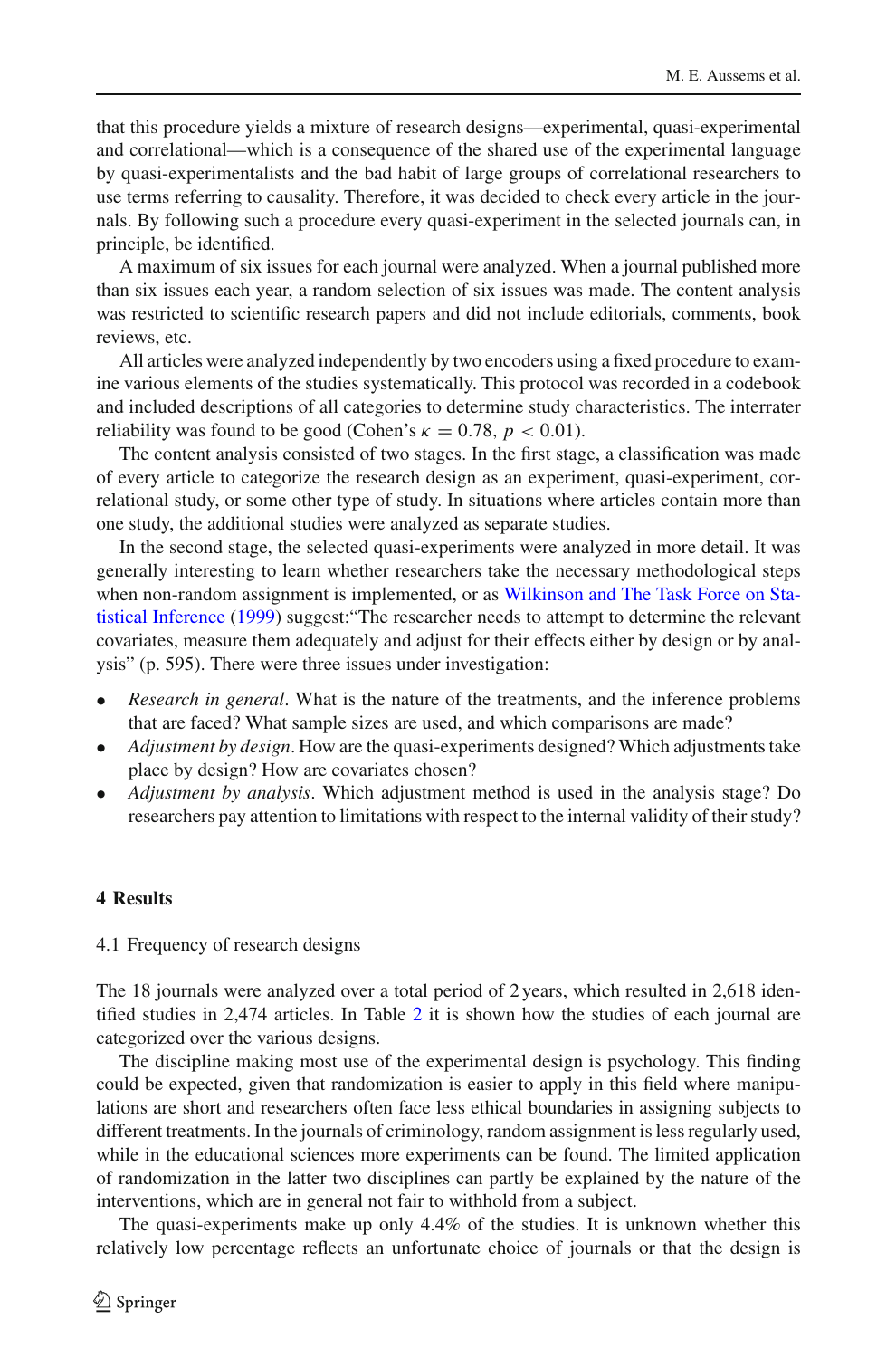<span id="page-6-0"></span>

|             | Experimental   |                | Quasi-experimental (Quasi-) experimental | Correlational  | Other          | Total    |
|-------------|----------------|----------------|------------------------------------------|----------------|----------------|----------|
|             | $\cal N$       | $\cal N$       | $\boldsymbol{N}$                         | $\cal N$       | $\cal N$       | $\cal N$ |
| Psychology  |                |                |                                          |                |                |          |
| <b>BJSP</b> | 20             | $\mathfrak{2}$ | 12                                       | 28             | 17             | 79       |
| CD          | 131            | $\tau$         | 11                                       | 142            | $\tau$         | 298      |
| DP          | 84             | 11             | 13                                       | 101            | 9              | 218      |
| <b>JCCP</b> | 54             | 9              |                                          | 110            | 47             | 220      |
| <b>JCP</b>  | 42             | 8              | $\qquad \qquad$                          | 96             | 20             | 166      |
| JP          | 10             | -              | $\overline{2}$                           | 92             | 9              | 113      |
| <b>JPSP</b> | 238            | $\mathfrak{2}$ | 134                                      | 285            | 18             | 677      |
| <b>PSPB</b> | 85             | 12             | 30                                       | $8\sqrt{1}$    | $\overline{4}$ | 212      |
| Criminology |                |                |                                          |                |                |          |
| $\mathsf C$ | $\mathfrak{2}$ | 5              |                                          | 56             | 13             | 76       |
| CJB         | 5              | $\overline{4}$ |                                          | 37             | 22             | 68       |
| <b>CBMH</b> | -              | 5              |                                          | 29             | 20             | 54       |
| <b>JCD</b>  |                | $\tau$         |                                          | 25             | 22             | 54       |
| Education   |                |                |                                          |                |                |          |
| <b>AEHE</b> | $\mathfrak{2}$ | 8              |                                          | 34             | 44             | 88       |
| <b>JER</b>  | 10             | 18             | $\mathbf{1}$                             | 32             | $\overline{7}$ | 68       |
| <b>JLS</b>  | $\mathfrak{2}$ | 6              | $\mathbf{1}$                             | $\overline{2}$ | 17             | 28       |
| LI          | 22             | 11             | $\overline{4}$                           | 12             | 22             | 71       |
| Sociology   |                |                |                                          |                |                |          |
| AJS         | $\mathfrak{2}$ | $\mathbf{1}$   |                                          | 27             | 21             | 51       |
| ASR         | $\overline{4}$ |                |                                          | 49             | 24             | 77       |
| Total       | 713            | 116            | 208                                      | 1,238          | 343            | 2,618    |

Table 2 Frequencies of research designs in 18 journals

not applied very often. The 116 studies were found in 108 articles. Quasi-experiments are more often utilized in the educational sciences, somewhat less in criminology, and seldom in psychology and sociology. Most quasi-experiments (15.5%) were found in JER, while no quasi-experiments were found in JP and ASR.

A remarkable category consists of studies that fall neither clearly into the experimental group nor in the quasi-experimental group, indicated in Table [2](#page-6-0) as '(quasi-) experimental'. These studies were not explicit about the assignment mechanisms used to construct the treatment and control groups. This lack of clarity is most noticable in psychology, where in JPSP, BJSP, and PSPB, respectively, 19.8, 15.2 and 14.2% of the studies were not explicit in this matter. A major problem of omitting such relevant information is that it is important for interpretation purposes to know whether random assignment has been applied or not. In the APA Publication Manual [\(2001\)](#page-21-16) it is stated that: "when humans participated as the subjects of the study, report the procedures for selecting and assigning them and the agreements and payments made" (p. 18). Random assignment gives much stronger evidence for causal inference than nonrandom assignment. In the journals of criminology, sociology and the educational sciences, descriptions of assignment mechanisms were found much more explicitly.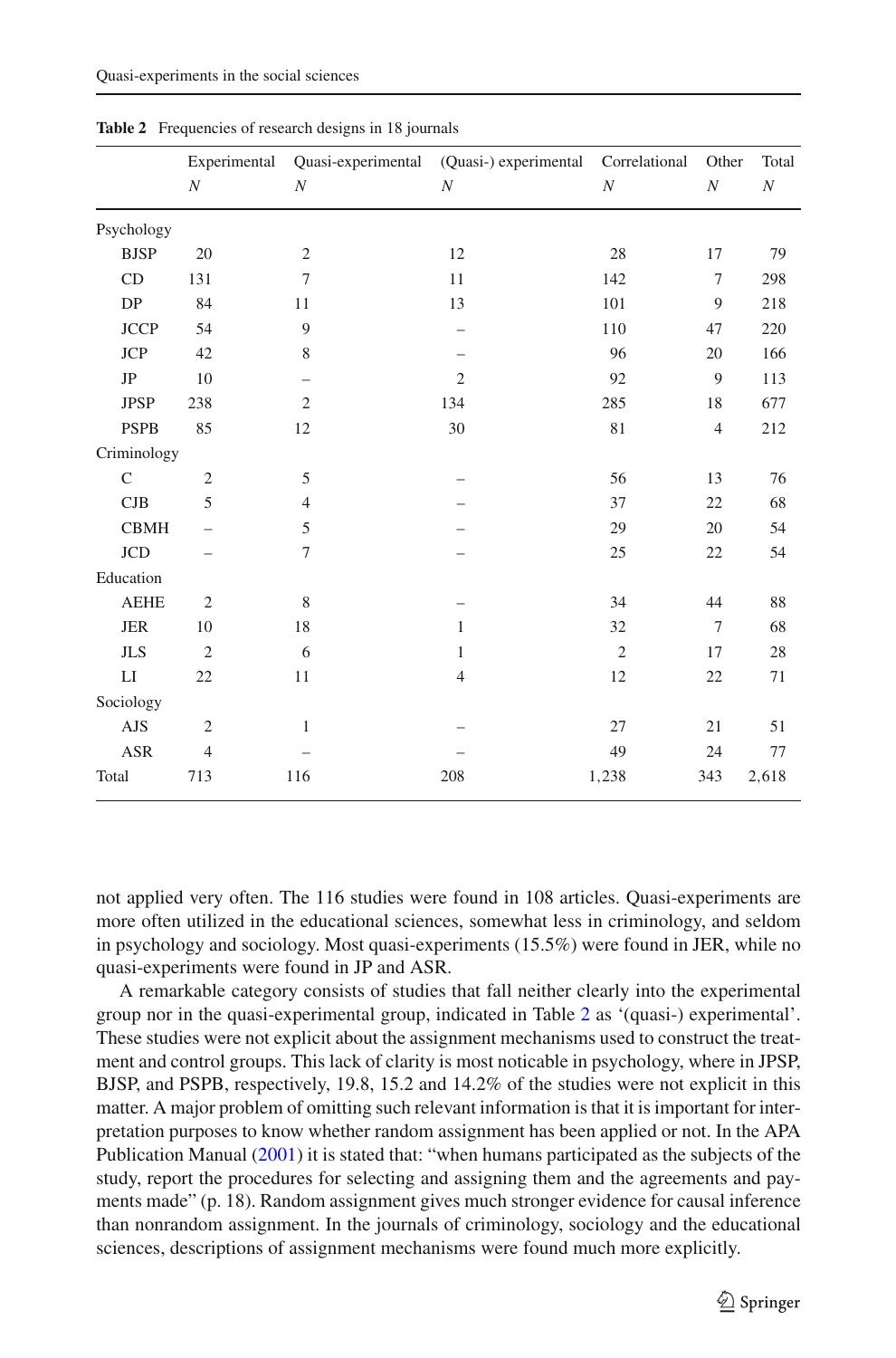Most studies in the four disciplines fall in the category of correlational research, i.e., studies in which researchers are mainly interested in exploration and prediction. Approximately half of all studies were correlational. The lowest proportion of correlational studies was found in JLS (7.1%).

The remaining category 'other' includes qualitative studies, overviews, and reviews of research studies. It can be seen that other research designs are more often included in criminology and the educational sciences. Especially AEHE and JLS contain many studies falling into this category (50 and 60.7%, respectively).

The general picture is that most studies are correlational. Experimental designs are most frequently used in psychology, and it is not often made very explicit that randomization was used to assign subjects to treatments. Quasi-experiments are more regularly used in JER and JLS, but in general not very often used in any of the selected journals.

### 4.2 General aspects of quasi-experiments

Before focussing on the specific choices in dealing with the problem of selection bias in the planning and analysis stage, some general characteristics of the identified quasi-experiments will be discussed first. It will be explored what kind of interventions were used and which inferential problems were found. Because only one quasi-experiment was found in the sociology journals, in this section no further reference will be made to this specific discipline.

### *4.2.1 Nature of treatment*

Four different categories of treatments can be distinguished:

- The content analysis revealed that 49 studies used interventions that were in principle manipulable but the actual design lacked random assignment because of *practical limitations*. This was often the case in the educational sciences (27 studies) where groups were compared that were already following a treatment, often a teaching program. Especially in the educational sciences it is very convenient to use classes that were earlier assigned to a teaching program, rather than to assign students to different methods, which is often hard to implement. In such situations, the convenience of using intact groups has an advantage: a researcher avoids interference between children following different treatments.
- Studies in which assignment was controlled, but where not all subjects complied to the assigned treatment, can be compared to immediate drop-out in experimental designs. This results in *no full control*. Table [3](#page-9-0) shows that there were 28 quasi-experimental studies which could be placed in this group; most of them were found in the developmental psychology journals DP and CD.
- Another category of interventions includes those that are determined by macro processes or treatments that cannot be imposed by randomization for *ethical reasons*. This type of treatments were more regularly found in the educational sciences and criminology and included interventions like the presence of a casino in town, gang membership, parental consent, and marijuana use. No studies in the social psychology journals contained such treatments.
- There was one combined category labelled '*Not manipulable/Attribute*'. There is an arbitrary boundary between the categories 'human manipulable (convenience)' and 'not manipulable'. An example is the situation where one student receives training and the other not. In some cases the teaching programs will be equivalent in content but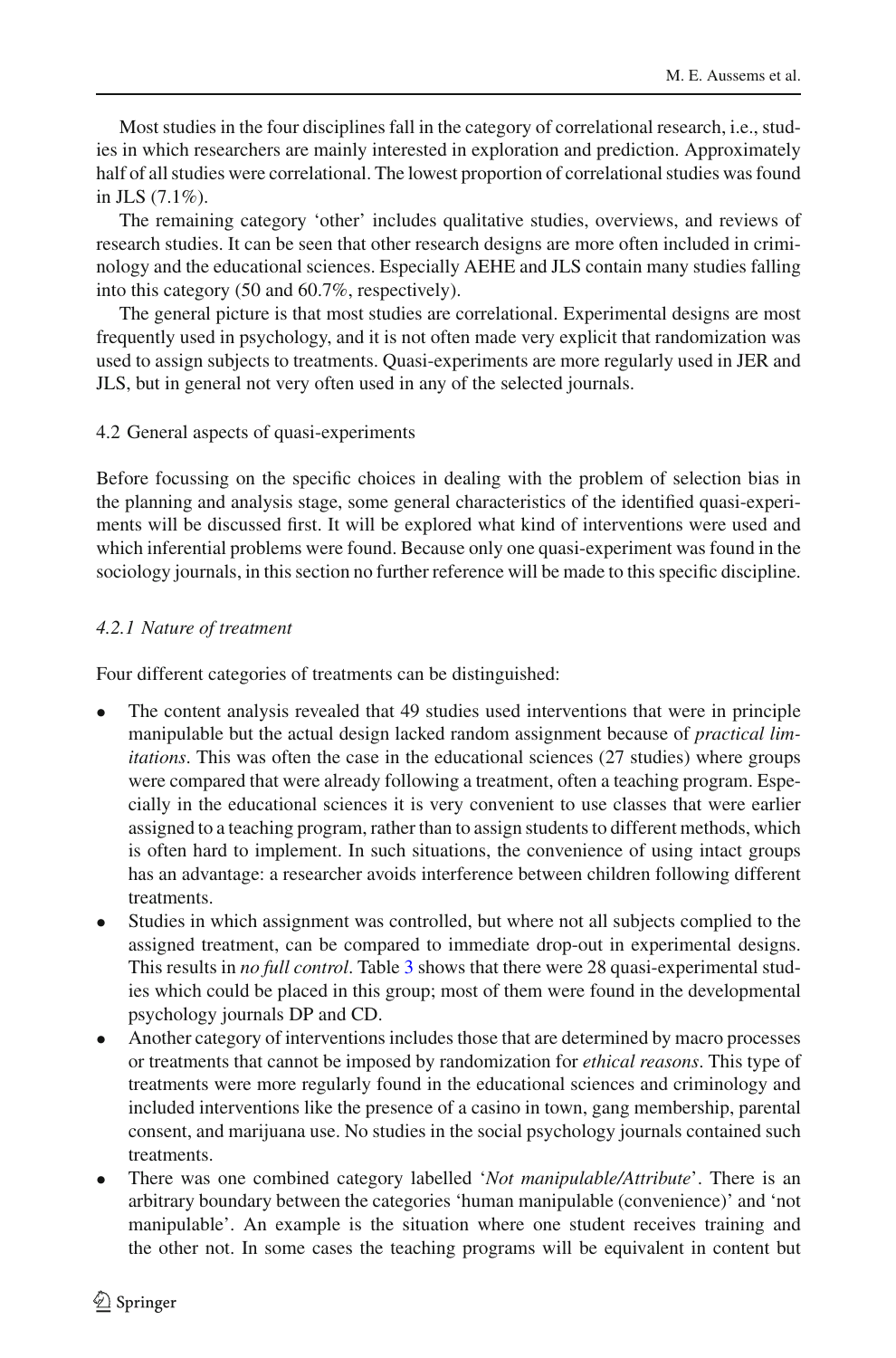different in their didactical approach. The absence of randomization is then motivated by arguments of convenience. However, in cases where teaching programs are obviously different in content, it would be unethical to withhold some students a beneficial treatment. Examples of attributes are the boosting of self-esteem, degree of attitudinal ambivalence, and need for cognitive closure. These attributes were sometimes manipulated or measured by a pretest and then dichotomized by a median split. Especially PSPB contained studies using an attribute as intervention.

It can be concluded that randomization is often not applied because of convenience; in many cases in criminology it is hard to use various sentencing policies within one prison, and in the educational sciences it may not be feasible to assign class rooms randomly to different treatments. As expected, a substantial part of researchers is unable to use randomization; they will often use natural experiments in which assignment is determined by often unknown processes. The use of attributes as interventions is mainly used in social psychology.

### *4.2.2 Inference problem*

To learn more about the way researchers tackle inference problems, it may be useful to know how limitations of the quasi-experimental design manifest themselves. As shown in Table [3,](#page-9-0) 70 quasi-experimental studies use intact groups, which is 60.3% of all inference problems that were found. In each journal the use of intact groups is the most occurring inference problem, but they occur more often in the journals on criminology.

The category non-random assignment includes studies in which assignment of subjects to groups lacks control. Non-random assignment plays a large role, especially in the educational journals (58.3%). Self-selection into treatment, drop-out, and nonresponse are less often reasons for inference problems: only 16 studies fell into this category. Self-selection is an inference problem resulting from a passive assignment mechanism used by the researcher, which will typically lead to subjects selecting themselves into a treatment they perceive to be most beneficial. The category non-response can be seen as a special case of intact groups, but it is distinguished here because these groups are passively formed. Non-response occurs whenever subjects are not willing to participate in the study or cannot be contacted for whatever reason.

It is clear from these findings that intact groups are the main cause for the occurrence of inference problems. This could be expected given the finding of the previous section that most interventions were not manipulated because of convenience. The use of unmanipulated interventions forces a researcher to use groups that were formed before treatment assignment. Other problems like self-selection, drop-out and non-response were less often found to be obstacles for making proper causal inferences.

### 4.3 Design elements

The use of strong quasi-experimental designs that are comparable to controlled experiments is necessary for making plausible causal inferences. To exclude possible threats to internal validity caused by the absence of randomization, some design aspects need firmer emphasis. In comparison to controlled experiments, a researcher using a quasi-experimental design needs to think harder about the assignment mechanisms of his study. This, often partly unknown, prerequisite needs to be used in the design of the study to make stronger claims of causality. This was already recognized by R.A. Fisher [\(Cochran 1965](#page-21-17)) when he recommended to make theories elaborate in the context of making steps from association to causation. In addition, it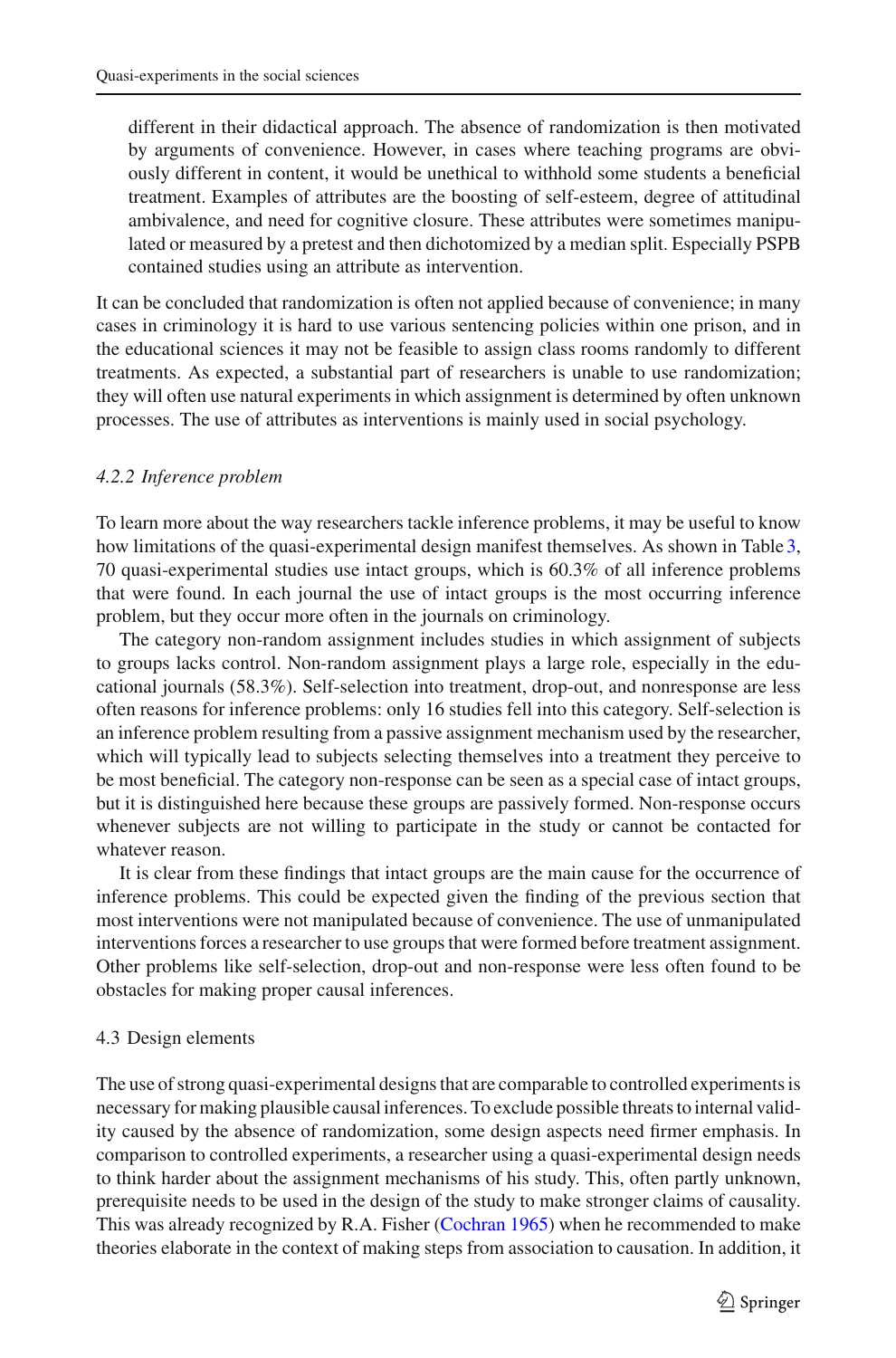<span id="page-9-0"></span>

| Table 3 Aspects of analyzed quasi-experimental studies |                 |             |                          |    |                    |                 |                       |    |                 |           |                 |                |             |                   |                 |                 |            |              |                          |
|--------------------------------------------------------|-----------------|-------------|--------------------------|----|--------------------|-----------------|-----------------------|----|-----------------|-----------|-----------------|----------------|-------------|-------------------|-----------------|-----------------|------------|--------------|--------------------------|
| Aspects                                                | Psy             | chology     |                          |    |                    |                 |                       |    | Criminology     |           |                 |                | Education   |                   |                 |                 | Sociology  |              |                          |
|                                                        | <b>PSPB</b>     | <b>BJSP</b> | JPSP                     | ≏  | <b>CP</b>          | JCCP            | È                     | පි | CBMH            | <b>CD</b> | B<br>UB         | $\cup$         | <b>AEHE</b> | JER               | STIL            | $\Box$          | <b>ASR</b> | <b>AJS</b>   | Total                    |
| 4.2 General aspects                                    |                 |             |                          |    |                    |                 |                       |    |                 |           |                 |                |             |                   |                 |                 |            |              |                          |
| 4.2.1 Nature of treatment                              |                 |             |                          |    |                    |                 |                       |    |                 |           |                 |                |             |                   |                 |                 |            |              |                          |
| Manipulable (practical lim)                            |                 |             | L                        | L  | $\sim$             | 5               | т                     |    | 2               | $\sim$    | 4               | $\mathfrak{g}$ | ┍           | $\approx$         | ↴               | ७               | T          |              | ₽                        |
| Manipulated (no control)                               |                 |             |                          | ı  |                    |                 | ∽                     |    |                 | $\sim$    |                 |                |             | $\mathcal{L}$     | $\mathbf{\sim}$ | n               | ı          |              | $^{28}$                  |
| Manipulable (ethical lim)                              |                 |             |                          |    |                    |                 | $\sqrt{2}$            |    |                 | $\sim$    |                 | $\sim$         |             | $\sqrt{2}$        |                 |                 |            |              | 22                       |
| Not manipulable/attribute                              | $\overline{10}$ |             |                          |    |                    |                 | 1                     |    |                 | -1        | ı               |                |             |                   | $\mathbf{I}$    |                 |            |              | ≌                        |
| Other                                                  | $\overline{1}$  |             | т                        | ı  | I                  |                 | I                     | ı  |                 | I         | I               | ı              |             | I                 | I               | ı               | I          | ı            | ᅿ                        |
| 4.2.2 Inference problem                                |                 |             |                          |    |                    |                 |                       |    |                 |           |                 |                |             |                   |                 |                 |            |              |                          |
| Intact groups                                          | $\supseteq$     |             | $\mathbf{\sim}$          | I  |                    | $\sim$          | $\circ$               | Γ  |                 | 5         | 4               | $\sim$         |             | $\supseteq$       | 4               | ७               | I          |              | 2                        |
| Non-random assignment                                  |                 |             | L                        | ı  |                    | $\mathbf{\sim}$ | ı                     |    |                 | ı         |                 |                |             | $\circ$           | $\mathbf{\sim}$ | n               | I          | ı            | 24                       |
| Self-selection                                         |                 | ı           | J.                       | J. | $\sim$             |                 | $\mathbf{\sim}$       | ı  |                 | ı         |                 |                |             |                   | ı               | ı               | ı          | ı            | ⊝                        |
| Drop-out                                               |                 |             | L                        | 1  |                    |                 | 1                     | ı  | ı               | ı         | ı               |                |             |                   | ı               |                 | ı          | 1            | $\sim$                   |
| Non-response                                           |                 |             | $\overline{\phantom{a}}$ | 1  |                    |                 | 1                     | 1  | ı               |           | ı               |                |             |                   | ı               | ı               | ı          | 1            |                          |
| Other                                                  |                 | ı           | I                        | 1  |                    | 4               | I                     | T  | п               |           | I               | $\sim$         |             | T                 | T               | ш               | п          | $\mathbf{I}$ |                          |
| 4.3 Design elements                                    |                 |             |                          |    |                    |                 |                       |    |                 |           |                 |                |             |                   |                 |                 |            |              |                          |
| 4.3.1 Comparison                                       |                 |             |                          |    |                    |                 |                       |    |                 |           |                 |                |             |                   |                 |                 |            |              |                          |
| 1 treatment, 1 control                                 | 2               | ı           | $\mathbf{\Omega}$        | I  | $\scriptstyle\sim$ | $\sim$          |                       | ᡤ  | $\mathbf{\sim}$ | n         | $\mathbf{\sim}$ |                |             | $\approx$         | I               | 4               | T          | T            | $\overline{4}$           |
| 1 treatment, 1 treatment                               |                 |             | -1                       | ı  |                    |                 |                       |    |                 |           |                 |                |             |                   | $\sim$          | $\sim$          | 1          | 1            | $\delta$                 |
| >1 treatment, no control                               |                 |             | I                        | I  |                    |                 | ш                     |    |                 |           |                 |                |             | $\sim$            | ı               | $\mathbf{\sim}$ | T          | T            | $\mathbf{\underline{6}}$ |
| >1 treatment, 1 control                                |                 |             | I                        | ı  |                    |                 | $\mathop{c}\nolimits$ |    |                 |           | I               |                |             | $\sim$            | $\sim$          |                 | ı          | ı            | 그                        |
| Doses treatment, 1 control                             |                 |             | ı                        | ı  |                    |                 | $\sim$                |    |                 | ı         | ı               |                |             |                   |                 |                 | 1          |              |                          |
| >1 treatment, >1 control                               |                 | I           | $\overline{\phantom{a}}$ | 1  | 1                  |                 | J.                    |    | ı               | I         | I               |                |             | 1                 | 1               |                 | T          | 1            |                          |
| Other                                                  |                 | 1           | I                        | I  | $\mathbf{\sim}$    |                 |                       |    |                 | т         | I               |                |             | $\mathbf{\Omega}$ | I               |                 | I          | ı            |                          |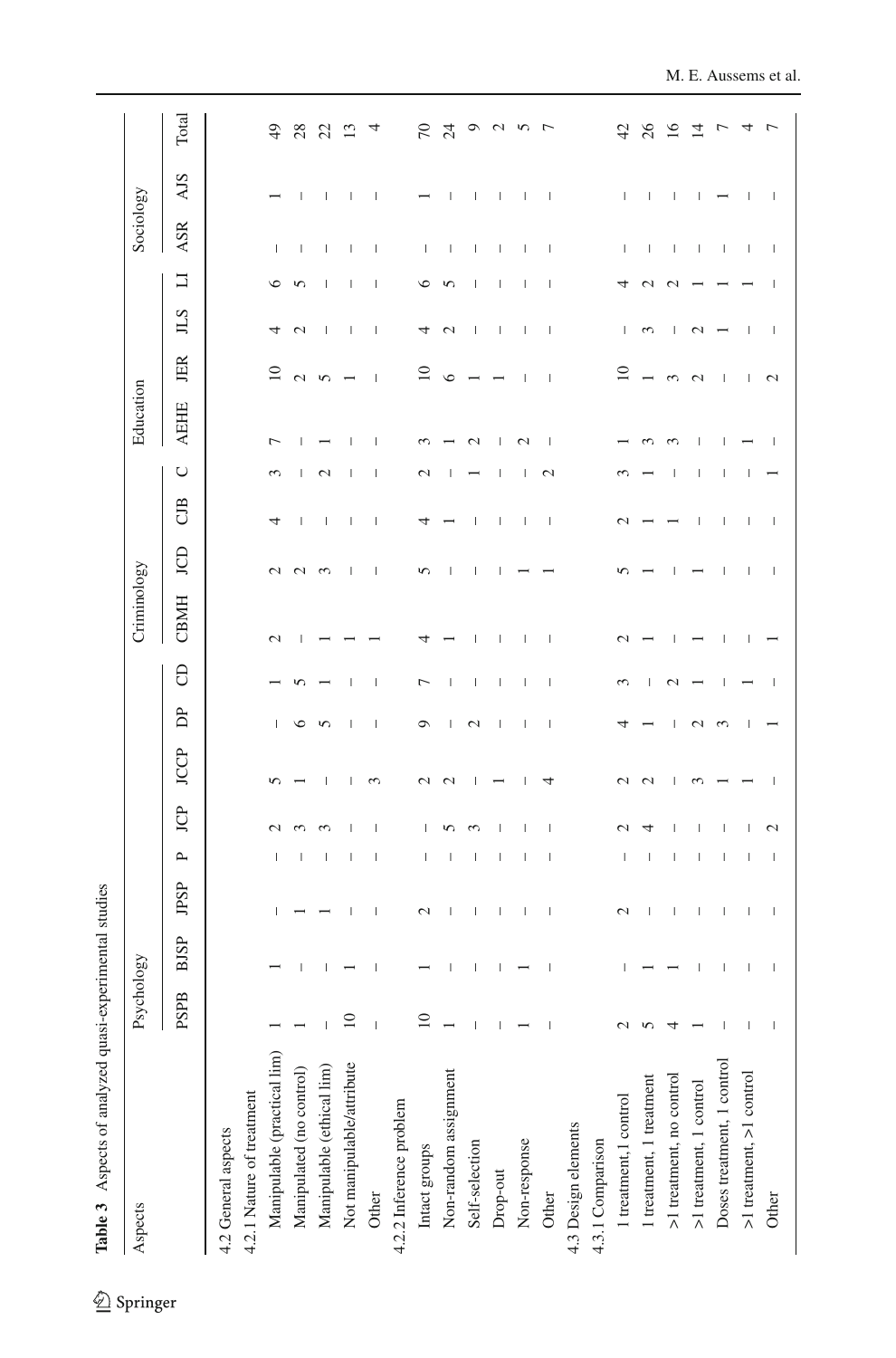| Е<br>Z<br>7<br>l<br>Ē |  |
|-----------------------|--|
| ۴<br>י                |  |
| ℶ                     |  |
|                       |  |

| Table 3 continued             |                    |                 |               |                                       |               |                 |                                       |                       |                          |                 |                |                 |                 |                                       |                   |                 |                          |            |                 |
|-------------------------------|--------------------|-----------------|---------------|---------------------------------------|---------------|-----------------|---------------------------------------|-----------------------|--------------------------|-----------------|----------------|-----------------|-----------------|---------------------------------------|-------------------|-----------------|--------------------------|------------|-----------------|
| Aspects                       | Psychology         |                 |               |                                       |               |                 |                                       |                       | Criminology              |                 |                |                 | Education       |                                       |                   |                 | Sociology                |            |                 |
|                               | <b>PSPB</b>        | <b>BJSP</b>     | JPSP          | $\sim$                                | <b>CP</b>     | JCCP            | $\mathbb{B}^{\mathbb{D}}$             | $\theta$              | CBMH                     | <b>CD</b>       | <b>SB</b>      | $\cup$          | <b>AEHE</b>     | JER                                   | STIC              | E               | <b>ASR</b>               | <b>AJS</b> | Total           |
| 4.3.2 Control group variation |                    |                 |               |                                       |               |                 |                                       |                       |                          |                 |                |                 |                 |                                       |                   |                 |                          |            |                 |
| Yes                           | I                  | т               | т             | $\begin{array}{c} \hline \end{array}$ |               | $\mathbf{I}$    | $\begin{array}{c} \hline \end{array}$ | т                     | т                        | т               | I              |                 | т               | $\begin{array}{c} \hline \end{array}$ | т                 |                 | $\overline{\phantom{a}}$ | T          | 3               |
| $\mathsf{S}^{\circ}$          | 12                 | $\mathcal{L}$   | $\mathcal{L}$ | $\mid$                                | ⊢             | $\circ$         | Ξ                                     | Γ                     | 5                        | Γ               | 4              | ᅿ               | $\infty$        | $\frac{8}{2}$                         | $\circ$           | $\overline{10}$ | I                        |            | 113             |
| 4.3.3 Pretest-posttest        |                    |                 |               |                                       |               |                 |                                       |                       |                          |                 |                |                 |                 |                                       |                   |                 |                          |            |                 |
| On same variables             |                    | ı               |               | I                                     | $\infty$      | Ó               | I                                     |                       | $\mathcal{L}$            | ı               | $\mathcal{L}$  | $\mathcal{L}$   | $\sim$          | 4                                     | ७                 | $\infty$        | т                        | ı          | 47              |
| On different variables        | ${}^{\circ}$       | $\mathcal{L}$   |               | $\mid$                                |               |                 | െ                                     |                       | ı                        | 4               | $\mathcal{L}$  | $\mathcal{L}$   |                 | $\sqrt{2}$                            | ı                 | $\sim$          | ı                        |            | 39              |
| Posttest only                 |                    | -1              | ı             | 1                                     |               | I               | $\mathbf{\sim}$                       | $\tilde{\phantom{a}}$ | $\mathfrak{g}$           | $\mathfrak{g}$  | -1             |                 | $\sqrt{2}$      | ◦                                     | 1                 |                 | I                        | I          | 30              |
| 4.3.4 Number of pretests      |                    |                 |               |                                       |               |                 |                                       |                       |                          |                 |                |                 |                 |                                       |                   |                 |                          |            |                 |
|                               | o                  | $\mathbf{\sim}$ | $\mathcal{L}$ | $\mid$                                | $\infty$      | ٥               | ⌒                                     | 4                     | $\mathcal{L}$            | 4               | 4              | 4               | $\mathcal{C}$   | ⌒                                     | 4                 | $\approx$       | I                        |            | 83              |
| $2-4$                         |                    |                 |               | I                                     |               | I               |                                       |                       | ı                        |                 | ı              |                 |                 | ı                                     | $\mathcal{L}$     |                 | ı                        |            |                 |
| Not applicable                | 3                  | I               | I             | $\overline{\phantom{a}}$              | ı             | I               | $\mathbf{\sim}$                       | 3                     | $\mathfrak{c}$           | 3               | -1             |                 | $\circ$         | $\circ$                               | -1                |                 | $\overline{\phantom{a}}$ | ı          | ಸ               |
| 4.3.4 Number of posttests     |                    |                 |               |                                       |               |                 |                                       |                       |                          |                 |                |                 |                 |                                       |                   |                 |                          |            |                 |
|                               | $\overline{12}$    |                 | 2             | I                                     |               | $\mathbf{\sim}$ | っ                                     |                       | 4                        | €               | $\mathfrak{g}$ | $\mathbf 2$     | n               | $\overline{15}$                       | S                 | $\sqrt{2}$      | I                        |            | 77              |
| $2-4$                         |                    |                 | I             | I                                     |               | ∽               |                                       | $\sim$                |                          |                 |                | ı               | $\sim$          | 3                                     |                   | $\circ$         | I                        | ı          | 29              |
| $5-7$                         |                    |                 |               | $\begin{array}{c} \end{array}$        |               |                 |                                       |                       | 1                        |                 |                |                 |                 |                                       |                   |                 | I                        |            | n               |
| $\tilde{K}$                   |                    |                 | I             | I                                     |               | ı               |                                       |                       | 1                        | I               | 1              | $\mathbf{\sim}$ |                 | I                                     | ı                 |                 | ı                        |            | $\mathbf{\sim}$ |
| Not applicable                |                    | I               | I             | I                                     |               | I               | $\mathbf{I}$                          |                       | $\overline{\phantom{a}}$ | I               | ı              |                 |                 | I                                     | I                 |                 | I                        | I          |                 |
| 4.3.5 Choice of covariates    |                    |                 |               |                                       |               |                 |                                       |                       |                          |                 |                |                 |                 |                                       |                   |                 |                          |            |                 |
| Theory                        | $\scriptstyle\sim$ | L               | I             | $\overline{\phantom{a}}$              | $\sim$        | 5               |                                       | N                     | ı                        | $\mathbf{\sim}$ | 3              | 3               | $\mathbf{\sim}$ |                                       | I                 | 5               | ı                        |            | 39              |
| Explorative                   |                    |                 | ı             | I                                     |               | ı               | ı                                     | ı                     | I                        | ı               | I              | ı               |                 | ı                                     | I                 | ı               | I                        | H          | $\sim$          |
| Background variables          | $\mathbf{\sim}$    |                 |               | $\mid$                                |               |                 | $\sim$                                | ı                     | ı                        |                 | I              | ı               |                 | 4                                     | L                 | ı               | I                        | I          | $\bar{\omega}$  |
| Theory + background var.      |                    |                 | I             | I                                     | N             | $\sim$          | $\sim$                                | ı                     | I                        | $\sim$          | I              | I               | п               | $\mathbf{\Omega}$                     | $\mathbf{\Omega}$ | $\mathbf{\sim}$ | 1                        | ı          | $\frac{8}{2}$   |
| Unknown                       | $\infty$           | $\mathbf{I}$    | $\mathbf{I}$  | $\mathbf{I}$                          | $\mathcal{L}$ | T               | $\sqrt{2}$                            | 5                     | $\mathcal{L}$            | T               |                | $\mathcal{L}$   | $\mathcal{L}$   |                                       | $\mathbf{I}$      | $\mathbf{C}$    | $\mathbf{I}$             | T          | $30\,$          |
|                               |                    |                 |               |                                       |               |                 |                                       |                       |                          |                 |                |                 |                 |                                       |                   |                 |                          |            |                 |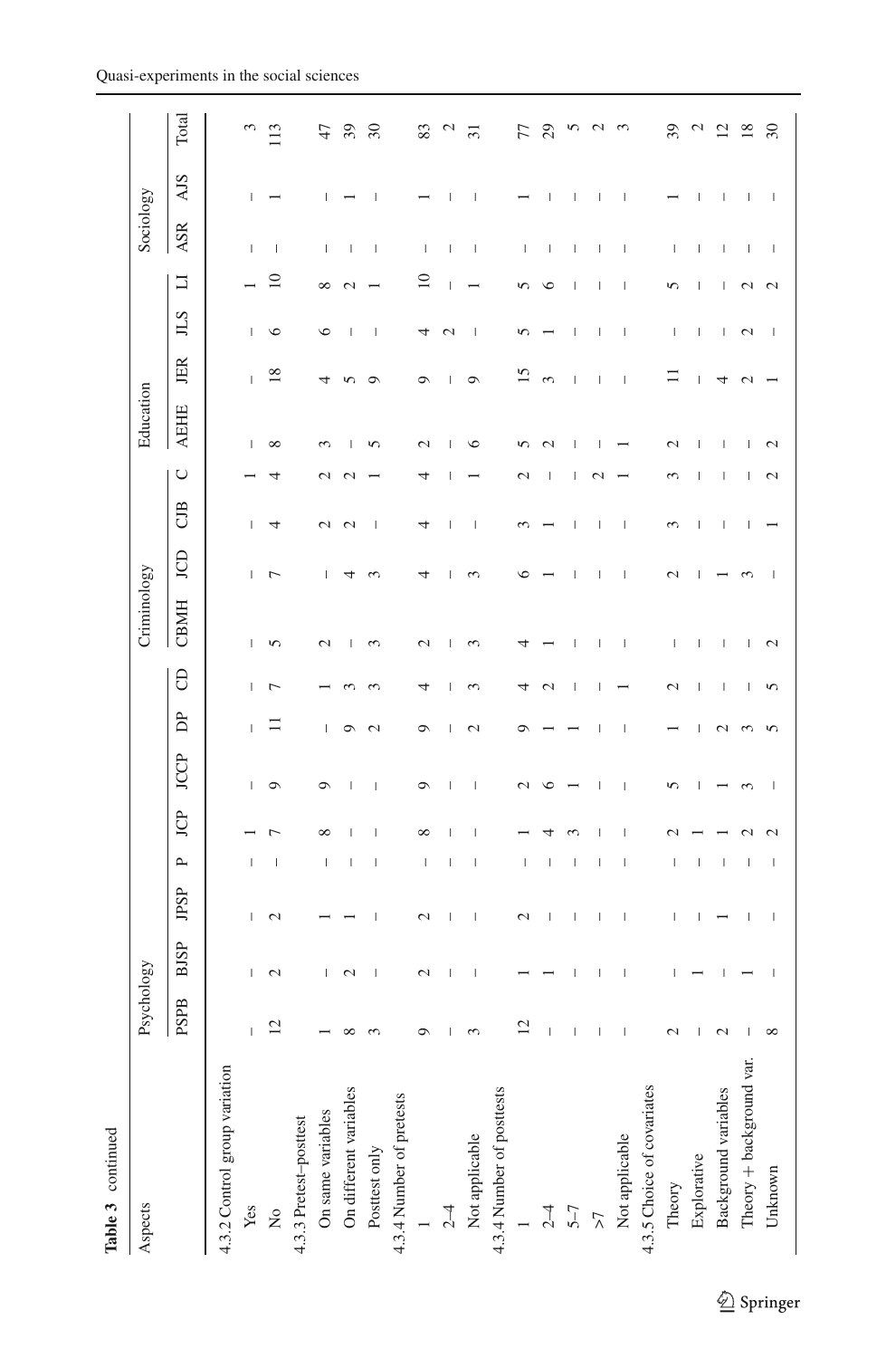| Table 3 continued                    |             |             |             |        |                          |          |   |          |             |                       |                                |        |                    |                       |                 |              |           |                |                 |
|--------------------------------------|-------------|-------------|-------------|--------|--------------------------|----------|---|----------|-------------|-----------------------|--------------------------------|--------|--------------------|-----------------------|-----------------|--------------|-----------|----------------|-----------------|
| Aspects                              | Psychology  |             |             |        |                          |          |   |          | Criminology |                       |                                |        | Education          |                       |                 |              | Sociology |                |                 |
|                                      | <b>PSPB</b> | <b>BJSP</b> | <b>JPSP</b> | $\sim$ | <b>C</b>                 | JCCP     | È | $\theta$ | CBMH        | JCD                   | <b>CB</b>                      | $\cup$ | <b>AEHE</b>        | <b>JER</b>            | <b>STIC</b>     | $\Box$       | ASR       | <b>AJS</b>     | Total           |
| Not applicable                       | I           | I           |             | I      | $\overline{\phantom{a}}$ | I        | I | I        |             |                       | $\begin{array}{c} \end{array}$ | I      | 4                  | 4                     | 4               | $\mathbf{C}$ | I         | $\overline{1}$ | $\overline{17}$ |
| 4.3.6 Number of covariates           |             |             |             |        |                          |          |   |          |             |                       |                                |        |                    |                       |                 |              |           |                |                 |
|                                      |             |             | ı           | ı      | $\scriptstyle\sim$       | $\infty$ | n |          | N           |                       | $\mathbf 2$                    |        | $\scriptstyle\sim$ | $\approx$             | 2               |              | ı         | L              | 4               |
| $\frac{1-5}{6-10}$                   |             |             |             | I      |                          |          |   |          | ı           |                       | $\mathbf{C}$                   |        |                    |                       | ı               |              |           |                | ೫               |
| $\geq 10$                            |             | ı           |             | ı      |                          |          |   |          |             |                       | ı                              |        |                    |                       | ı               |              |           |                |                 |
| Unknown                              |             | ı           |             | I      | $\sim$                   |          | S |          | $\sim$      |                       | J.                             |        |                    |                       | I               |              |           |                |                 |
| Not applicable                       | $\infty$    | I           |             | I      | ı                        | I        | I |          |             | I                     | I                              |        | 4                  |                       | 4               | $\sim$       | I         |                | $^{24}$         |
| 4.3.7 Adjustment in design stage     |             |             |             |        |                          |          |   |          |             |                       |                                |        |                    |                       |                 |              |           |                |                 |
| $\mathop{\mathsf{S}}\nolimits$       |             | 2           |             | I      |                          |          | ∘ | ∽        | n           | ≌                     | ∾                              |        |                    | $\approx$             | 4               |              | ı         | I              | ∞               |
| Matching prior to intervention       |             | ı           |             | I      |                          |          | n |          |             |                       |                                |        |                    |                       | ı               |              |           |                | S               |
| Stratification prior to intervention |             | I           | I           | I      | I                        | I        | I | I        | I           | ı                     | ı                              |        |                    |                       | I               |              |           | I              |                 |
| Case-crossover                       |             | ı           |             |        |                          |          | ı |          | ı           | ı                     | T                              |        |                    |                       | I               |              |           |                |                 |
| Historical controls                  |             |             |             |        |                          |          | I |          | I           | I                     | I                              |        |                    |                       | I               |              |           |                |                 |
| Other                                |             | I           | I           | L      |                          |          | ı |          | I           | L                     | L                              |        |                    | ı                     | $\mathbf{\sim}$ |              |           |                |                 |
| 4.3.8 Sample sizes                   |             |             |             |        |                          |          |   |          |             |                       |                                |        |                    |                       |                 |              |           |                |                 |
| $1 - 50$                             |             |             |             | T      |                          |          |   |          |             |                       |                                |        |                    | $\mathop{c}\nolimits$ |                 |              | ı         | 1              | 25              |
|                                      | r           | ı           | ı           | I      |                          |          |   |          |             |                       |                                |        |                    |                       |                 |              | ı         |                | 24              |
| $51-100$<br>$101-200$                |             |             |             | ı      |                          |          |   |          |             | $\mathop{c}\nolimits$ | C<br>√                         |        |                    |                       |                 |              |           |                | ≌               |
| $201 - 500$                          |             |             |             | ı      |                          |          |   |          |             | ᠭ                     |                                |        |                    |                       |                 |              |           | I              | Z               |
| $501 - 1,000$                        |             | I           | I           | ı      |                          |          |   |          |             |                       | ı                              |        |                    |                       |                 |              |           |                |                 |
| >1,000                               |             | ı           | ı           | ı      |                          |          |   |          | ı           |                       | T                              |        |                    |                       |                 |              |           |                |                 |
| Not applicable                       | I           |             | I           | I      | ı                        |          |   |          | I           |                       | ı                              |        |                    |                       |                 |              |           |                |                 |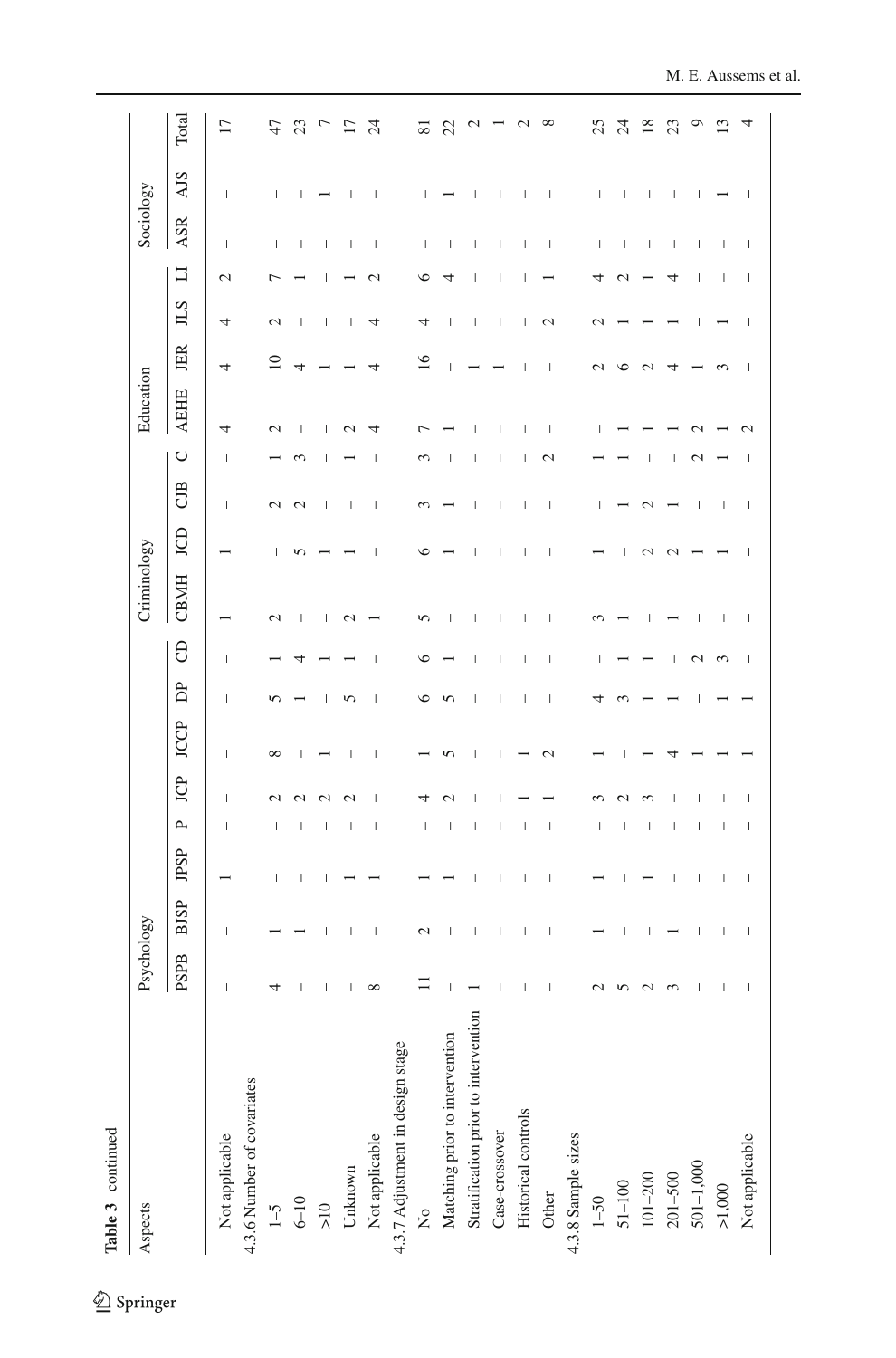| ອອ     |  |
|--------|--|
| ę      |  |
| a<br>÷ |  |
|        |  |

| Table 3 continued                      |                                                                                                                                                                                                                                                                                                                                                                                  |                 |                   |                                       |   |             |                           |                 |                 |        |                                       |        |             |                          |      |                 |              |                          |         |
|----------------------------------------|----------------------------------------------------------------------------------------------------------------------------------------------------------------------------------------------------------------------------------------------------------------------------------------------------------------------------------------------------------------------------------|-----------------|-------------------|---------------------------------------|---|-------------|---------------------------|-----------------|-----------------|--------|---------------------------------------|--------|-------------|--------------------------|------|-----------------|--------------|--------------------------|---------|
| Aspects                                | Psy                                                                                                                                                                                                                                                                                                                                                                              | chology         |                   |                                       |   |             |                           |                 | Criminology     |        |                                       |        | Education   |                          |      |                 | Sociology    |                          |         |
|                                        | <b>PSPB</b>                                                                                                                                                                                                                                                                                                                                                                      | <b>BJSP</b>     | JPSP              | ≏                                     | g | JCCP        | $\mathbb{B}^{\mathbb{D}}$ | $\Theta$        | CBMH            | g      | <b>CIB</b>                            | U      | <b>AEHE</b> | JER                      | STIL | $\Box$          | ASR          | AJS                      | Total   |
| 4.4 Analysis stage                     |                                                                                                                                                                                                                                                                                                                                                                                  |                 |                   |                                       |   |             |                           |                 |                 |        |                                       |        |             |                          |      |                 |              |                          |         |
| 4.4.1 Adjustment in the analysis stage |                                                                                                                                                                                                                                                                                                                                                                                  |                 |                   |                                       |   |             |                           |                 |                 |        |                                       |        |             |                          |      |                 |              |                          |         |
| 2                                      | $\overline{12}$                                                                                                                                                                                                                                                                                                                                                                  | $\mathbf{C}$    | $\mathbf{\Omega}$ | т                                     | ⊂ | $\circ$     | $\overline{10}$           | r               | $\sqrt{2}$      | ∼      | 4                                     | 4      |             | 15                       | ७    | $\overline{10}$ | I            | ı                        | 106     |
| Matching                               |                                                                                                                                                                                                                                                                                                                                                                                  |                 | ı                 | 1                                     |   |             |                           |                 |                 | H      | ı                                     |        |             | 3                        |      |                 | ı            |                          |         |
| New study                              |                                                                                                                                                                                                                                                                                                                                                                                  |                 | ı                 | 1                                     |   |             | ı                         |                 |                 | ı      |                                       |        |             | I                        |      |                 | ı            |                          |         |
| Other                                  |                                                                                                                                                                                                                                                                                                                                                                                  | ı               | I                 | I                                     |   | I           | I                         | ı               | ı               | ı      | ı                                     |        |             | $\overline{\phantom{a}}$ | I    | ı               | I            |                          |         |
| 4.4.2 Model-based adjustment           |                                                                                                                                                                                                                                                                                                                                                                                  |                 |                   |                                       |   |             |                           |                 |                 |        |                                       |        |             |                          |      |                 |              |                          |         |
| $\frac{1}{2}$                          | O                                                                                                                                                                                                                                                                                                                                                                                |                 | $\mathbf{\sim}$   | I                                     |   | $\sim$      | ≌                         |                 | 4               | $\sim$ |                                       | ı      | ∘           | $\approx$                | 5    |                 | I            | I                        | $\odot$ |
| Covariance adjustment                  |                                                                                                                                                                                                                                                                                                                                                                                  |                 | I                 | т                                     |   | $\sim$      | $\sim$                    |                 | I               | I      | I                                     | ı      |             | 3                        | I    | $\mathbf C$     | I            | I                        | Ξ       |
| Controlling in regression              |                                                                                                                                                                                                                                                                                                                                                                                  |                 | ı                 | I                                     |   | $\sim$      | $\sim$                    |                 | ı               | 4      | ç                                     | $\sim$ |             | 4                        | ı    | 4               | ı            | ı                        | 34      |
| Propensity scores                      |                                                                                                                                                                                                                                                                                                                                                                                  | I               | ı                 | I                                     |   | ı           |                           |                 |                 | I      | ı                                     |        |             | $\mathsf I$              | I    | I               | I            |                          | $\sim$  |
| Other                                  |                                                                                                                                                                                                                                                                                                                                                                                  | I               | I                 | T                                     | ı | $\mathbf 2$ | I                         | I               |                 | I      | T                                     | r      |             |                          |      | ı               | I            | I                        | O       |
| 4.4.3 Modeling assumptions             |                                                                                                                                                                                                                                                                                                                                                                                  |                 |                   |                                       |   |             |                           |                 |                 |        |                                       |        |             |                          |      |                 |              |                          |         |
| $\mathsf{S}^{\mathsf{O}}$              | 12                                                                                                                                                                                                                                                                                                                                                                               | $\mathbf{\sim}$ | $\mathbf{\sim}$   | 1                                     |   | 5           | ⌒                         |                 |                 | ┍      | ᆉ                                     |        | n           | N                        | ∽    | Φ               | т            | I                        | 87      |
| Credibility                            |                                                                                                                                                                                                                                                                                                                                                                                  |                 |                   | ı                                     |   |             | $\mathbf{C}$              |                 |                 | H      |                                       |        |             |                          |      |                 | I            |                          | 4       |
| Investigates credibility               | $\overline{1}$                                                                                                                                                                                                                                                                                                                                                                   | ı               | ı                 | $\mathbf{I}$                          |   |             | ı                         |                 |                 | ı      | ш                                     |        |             |                          | ı    | $\mathbf{\sim}$ | ı            |                          | n       |
| Consequences of violations             |                                                                                                                                                                                                                                                                                                                                                                                  |                 | ı                 | ı                                     |   | I           | ı                         |                 |                 | ı      | ı                                     |        |             |                          | ı    |                 |              |                          | $\sim$  |
| Adjustment method chosen               |                                                                                                                                                                                                                                                                                                                                                                                  | ı               | I                 | I                                     |   | I           | ı                         | ı               | ı               | I      | ı                                     |        |             | I                        | ı    | ı               | I            |                          |         |
| Not applicable                         | $\begin{array}{c} \rule{0pt}{2.5ex} \rule{0pt}{2.5ex} \rule{0pt}{2.5ex} \rule{0pt}{2.5ex} \rule{0pt}{2.5ex} \rule{0pt}{2.5ex} \rule{0pt}{2.5ex} \rule{0pt}{2.5ex} \rule{0pt}{2.5ex} \rule{0pt}{2.5ex} \rule{0pt}{2.5ex} \rule{0pt}{2.5ex} \rule{0pt}{2.5ex} \rule{0pt}{2.5ex} \rule{0pt}{2.5ex} \rule{0pt}{2.5ex} \rule{0pt}{2.5ex} \rule{0pt}{2.5ex} \rule{0pt}{2.5ex} \rule{0$ | ı               | I                 | I                                     |   | I           | ı                         | I               | $\mathbf{\sim}$ | I      | I                                     | ı      |             | I                        | ı    | ı               | ı            |                          |         |
| 4.4.4 Discussion of limitations        |                                                                                                                                                                                                                                                                                                                                                                                  |                 |                   |                                       |   |             |                           |                 |                 |        |                                       |        |             |                          |      |                 |              |                          |         |
| $\frac{1}{2}$                          | $\overline{10}$                                                                                                                                                                                                                                                                                                                                                                  |                 | $\sim$            | $\overline{1}$                        |   |             | $\infty$                  |                 |                 | $\sim$ | T                                     | $\sim$ | S           | $\overline{16}$          | 3    | 5               | I            | $\overline{\phantom{a}}$ | 65      |
| Selection                              |                                                                                                                                                                                                                                                                                                                                                                                  | I               | $\mid$            | $\begin{array}{c} \hline \end{array}$ | v |             | $\sim$                    | $\mathbf{\sim}$ | $\mathbf{\sim}$ | 4      | $\begin{array}{c} \hline \end{array}$ |        | т           | $\mathbf{C}$             | J.   | J.              | $\mathbf{I}$ |                          | 22      |
|                                        |                                                                                                                                                                                                                                                                                                                                                                                  |                 |                   |                                       |   |             |                           |                 |                 |        |                                       |        |             |                          |      |                 |              |                          |         |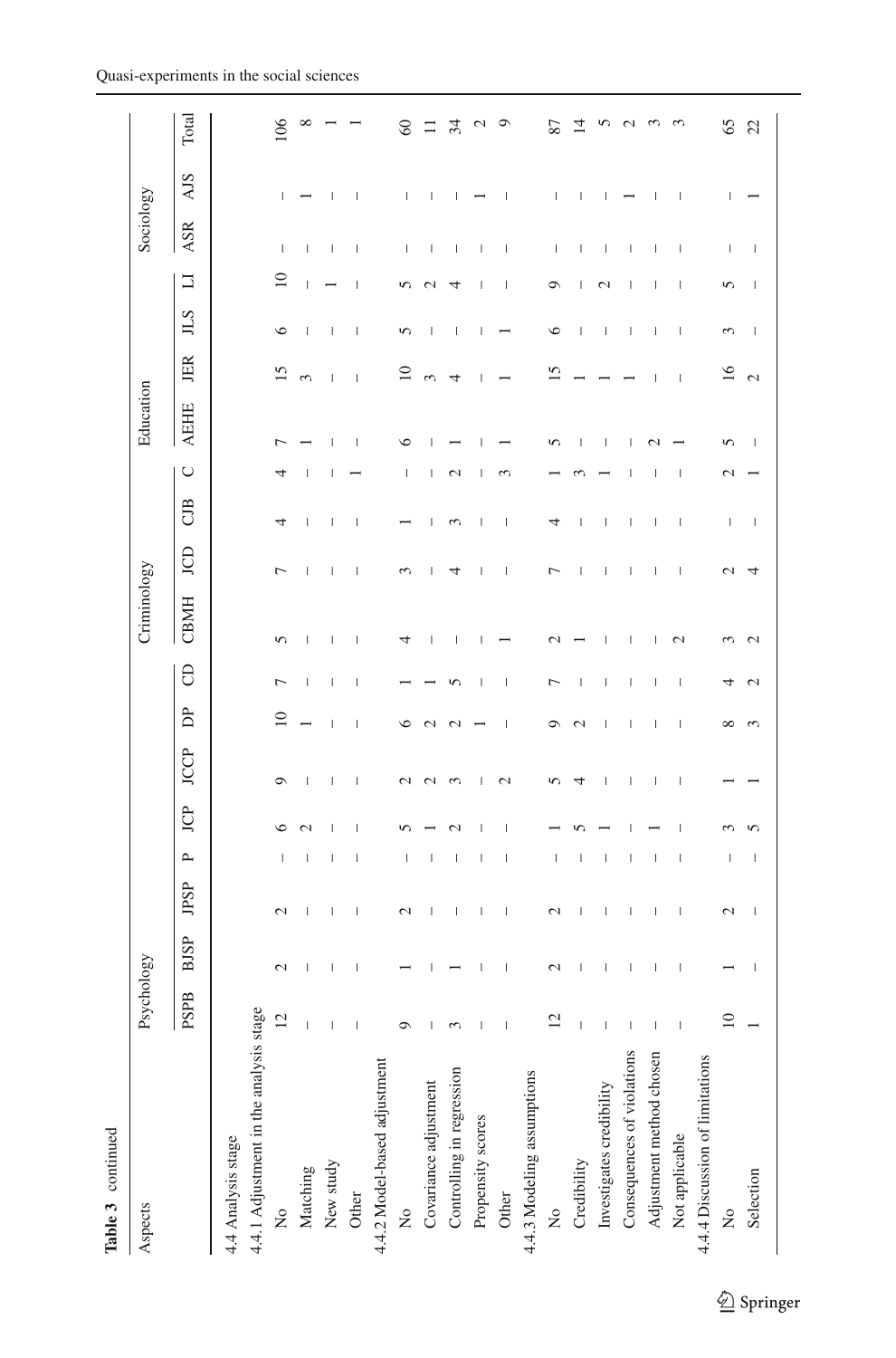| Table 3 continued                      |                          |                                |                                |             |                                |                                |   |                          |             |                                |                                |                          |                 |                          |                                |                          |                                |   |       |
|----------------------------------------|--------------------------|--------------------------------|--------------------------------|-------------|--------------------------------|--------------------------------|---|--------------------------|-------------|--------------------------------|--------------------------------|--------------------------|-----------------|--------------------------|--------------------------------|--------------------------|--------------------------------|---|-------|
| Aspects                                | Psy                      |                                |                                |             |                                |                                |   |                          | Criminology |                                |                                |                          | Education       |                          |                                |                          | Sociology                      |   |       |
|                                        | $\frac{1}{\sqrt{2}}$     |                                |                                |             |                                | BISP JPSP P JCP JCCP DP        |   | $\theta$                 | CBMH        |                                | JCD CJB C                      |                          | AEHE JER JLS LI |                          |                                |                          | ASR AJS                        |   | Total |
| Attrition                              | $\overline{\phantom{a}}$ | I                              | I                              | I           | I                              |                                | I | I                        | I           |                                | $\overline{\phantom{a}}$       | I                        |                 | I                        | I                              | I                        | I                              | I |       |
| Interactions with selection            |                          | I                              | I                              | I           | I                              | I                              | I | I                        | I           | I                              | $\overline{\phantom{a}}$       | $\overline{\phantom{a}}$ | I               | I                        |                                | I                        | I                              | I |       |
| Maturation                             | I                        | I                              | I                              | I           | Ï                              |                                | I | I                        | I           | I                              | I                              |                          |                 |                          |                                | I                        | Ï                              | I |       |
| Testing                                | l                        |                                | $\overline{\phantom{a}}$       | I           | I                              | I                              | I | $\overline{\phantom{a}}$ | I           | $\overline{\phantom{a}}$       | $\overline{\phantom{a}}$       | I                        | ı               | I                        | I                              | $\overline{\phantom{a}}$ | I                              | I |       |
| Instrumentation                        | j                        | I                              | I                              | I           | I                              | I                              | I | I                        | I           | I                              | I                              | I                        |                 | I                        | I                              | Ï                        | I                              | I |       |
| Other                                  | I                        | I                              | I                              | I           | I                              |                                | I |                          | I           | I                              |                                |                          | I               | I                        | I                              |                          | I                              | I |       |
| 4.4.4 Referring to alternative methods |                          |                                |                                |             |                                |                                |   |                          |             |                                |                                |                          |                 |                          |                                |                          |                                |   |       |
| $\frac{1}{2}$                          | $\overline{c}$           |                                | $\mathcal{C}$                  | I           |                                |                                |   |                          |             |                                |                                |                          |                 | $\frac{8}{18}$           | ٥                              |                          | I                              | I |       |
| Not applicable                         | $\overline{\phantom{a}}$ | $\begin{array}{c} \end{array}$ | $\begin{array}{c} \end{array}$ | $\mathsf I$ | $\begin{array}{c} \end{array}$ | $\begin{array}{c} \end{array}$ |   | $\overline{\phantom{a}}$ | $\mathsf I$ | $\begin{array}{c} \end{array}$ | $\begin{array}{c} \end{array}$ | $\mathsf I$              | I               | $\overline{\phantom{a}}$ | $\begin{array}{c} \end{array}$ | $\overline{\phantom{a}}$ | $\begin{array}{c} \end{array}$ |   |       |
|                                        |                          |                                |                                |             |                                |                                |   |                          |             |                                |                                |                          |                 |                          |                                |                          |                                |   |       |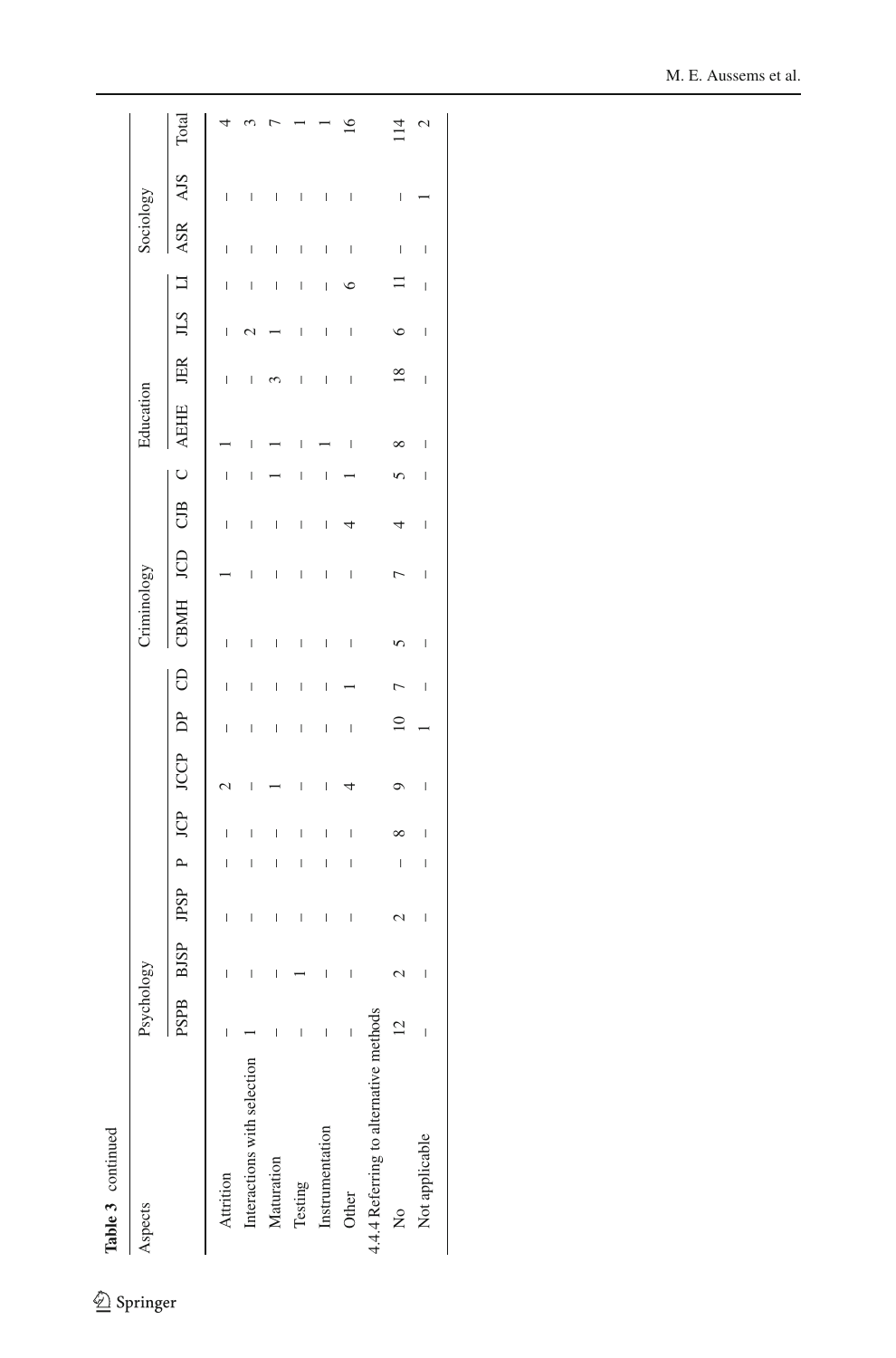was [Holland](#page-21-18) [\(1989\)](#page-21-18) who claimed that causal conclusions require more observed variables in quasi-experiments than in randomized experiments in order to deal with potential selection bias. [Shadish et al.](#page-21-0) [\(2002\)](#page-21-0) recognized that adding design elements is *the* way to gather more relevant data for improving causal inference.

In this section, eight design elements [\(Shadish et al. 2002\)](#page-21-0) are discussed: (1) The use of control groups can eliminate external effect that are affecting the treatment groups in similar ways. (2) Variation in control groups. Using control groups that differ on unobserved characteristics can give information on how hidden bias may affect causal inference. (3) The use of pretests and posttests can be an important tool to reduce selection bias. When variables are observed in a pretest, one can make treatment groups more similar before the intervention is assigned. The use of a posttest which includes measures for the same variables as in the pretest can be even more effective. (4) Number of pretests and posttests. Adding more than one pre- and posttest to a design can give information on how the outcome variable (or other variables) change over time. (5) The choice of variables to be measured are crucial in designs where randomization is infeasible. To attack selection bias in quasi-experiments it is important to consider variables that may affect the treatment assignment, so one can use these variables as covariates in adjustments before the intervention is assigned or later on in the analysis stage. (6) The number of covariates to adjust for differences between groups in the planning stage of the research. Generally, many (unknown) variables can play a role in the complex selection mechanism that affects who receives a treatment and who not. Adjusting the estimated treatment effect for one or two variables will usually not be a very prosperous attempt to reduce selection bias substantively. (7) A possible way to reduce selection bias is to make treatment groups more similar in the planning stage of the research. When a researcher identifies important covariates, it may be useful to match or stratify subjects based on variables that predict treatment assignment. Subjects are then compared to similar others which might reduce selection bias. (8) The sample sizes are discussed. One problem in making inferences is small sample size, frequently occurring in the social sciences. A large sample size is important when controlling for potential confounding variables in a statistical model, because it leads to higher power to detect a treatment effect.

#### *4.3.1 Comparison*

Randomized experiments provide information on the outcomes in the treatment and control condition. Furthermore, they reduce all kinds of biases which influence both treatment and control groups and aim therefore at uncovering the 'true' treatment effect. In experimental language often the term 'control group' is used to denote such a comparison group, although some wo[uld](#page-21-7) [prefer](#page-21-7) [the](#page-21-7) [term](#page-21-7) ['contrast](#page-21-7) [group'](#page-21-7) [\(cf.](#page-21-7) Wilkinson and The Task Force on Statistical Inference [1999](#page-21-7)).

There are two decisions to be made regarding the use of contrast groups. (1) A researcher must decide on the comparison to be made. The use of a comparison group implies a dichotomous comparison between a treatment group and a control group, or contrasting two different treatment groups either with or without an additional control group. To show that a treatment improves on an older one, it is most informative to contrast a new intervention with an existing one, if it is known that a comparison to a no-treatment situation is less realistic and not clearly interpretable. In the educational sciences and criminology such comparisons make sense when newly developed interventions like teaching and sentencing programs are evaluated relatively to the regularly used treatments. (2) A researcher has to choose the number of comparison groups. When a researcher decides to use multiple comparison groups, in principle more precise and powerful estimates of treatment effects can be obtained. Contrasting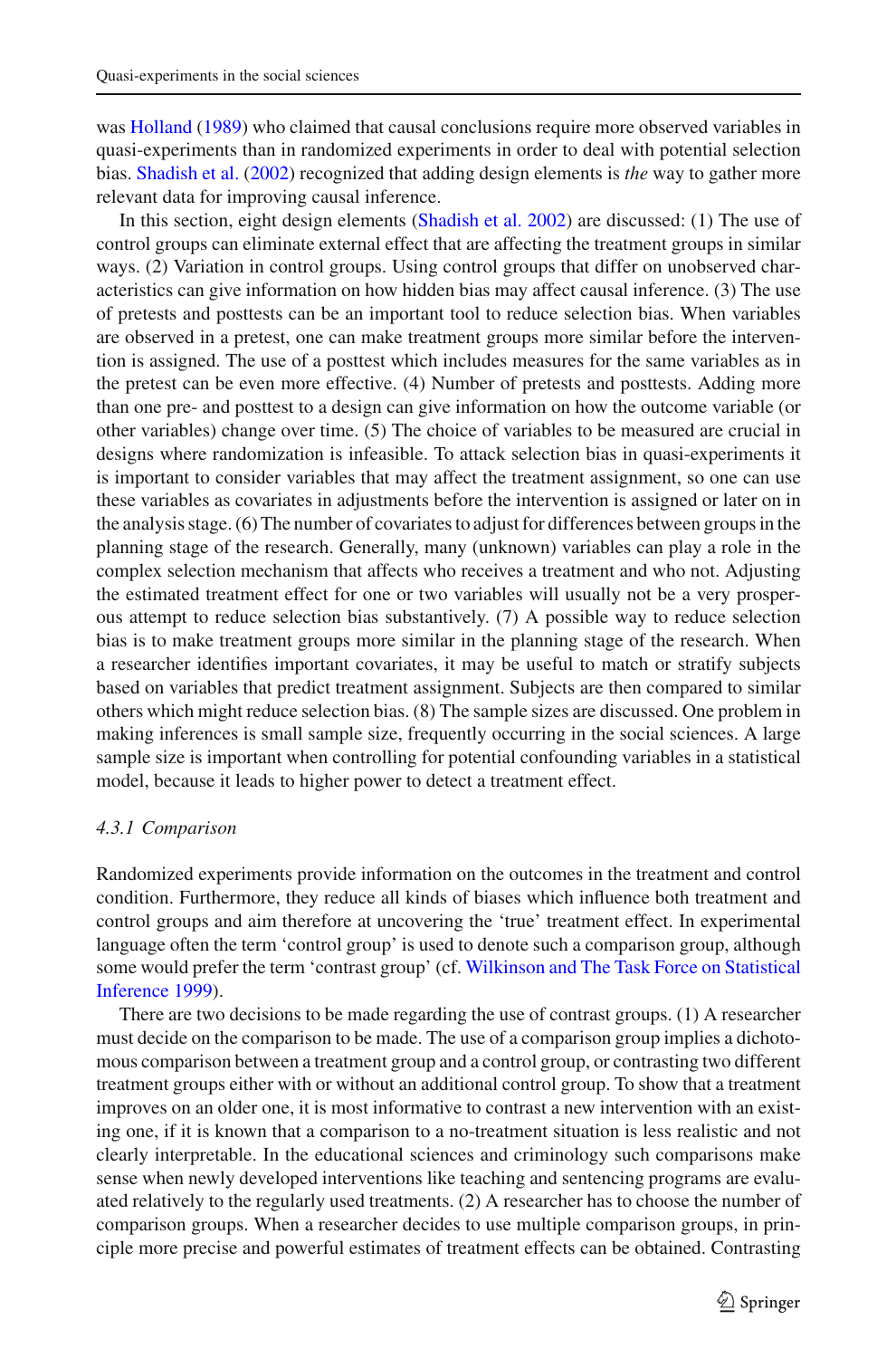a treatment group with multiple control groups creates opportunities for causal inference by getting insight in the magnitude of hidden bias, resulting from non-observed confounders that may be present in the data [\(Rosenbaum 2002](#page-21-15)): "Generally, the goal is to select contrast groups so that, in the observed data, an actual treatment effect would have an appearance that differed from the most plausible hidden bias" (p. 254). The aim of using multiple comparison groups is, therefore, to make a distinction between the treatment effect and systematic biases and to place bounds on the magnitude of the estimated treatment impact within known biases (cf., [Campbell 1969](#page-21-19), for a discussion on systematic variation controls and bracketing controls).

It is shown in Table [3](#page-9-0) that half of the studies make a comparison between two groups (68 out of 116 studies). More than half of these dichotomous comparisons concern a treatment– control (T–C) situation, while the remaining groups consist of comparing two treatments (T–T). The next largest category contains articles that make a comparison between more than two treatments and include one or no contrast group. The use of different treatment groups in combination with more than one contrast group is only rarely found and the same holds for the use of multiple control groups. Only four studies identified in JCCP, DP, AEHE, and LI use more than one control group.

#### *4.3.2 Control group variation*

Varying control groups on some variable can give information about present hidden biases. However, only three studies in JCP, C, and LI use such a powerful design. Although not applicable in some studies, it seems that researchers do not fully consider the recommendations of [Wilkinson and The Task Force on Statistical Inference](#page-21-7) [\(1999](#page-21-7)).

An unexpected finding was that relatively more interventions in the educational sciences, criminology, and psychology are contrasted to a control group than to another (traditional) treatment. Given that many studies in these disciplines are concerned with the evaluation of programs, it would enhance the interpretation of the results if the improvements were shown relatively to alternative programs. Clearly, the use of multiple control groups is not often used to attack possible threats to internal validity. Unfortunately, many researchers do not seem to recognize this approach as an effective strategy to access possible biases and the magnitude of uncertainty which results from it.

#### *4.3.3 Pretest and posttest*

In order to make adjustments in the analysis stage of the study, it is necessary to measure characteristics of the subjects *before* treatment assignment. This time point of measuring is important: the characteristics cannot be affected by the treatment. Adjusting for covariates which changed because of the intervention may remove or enhance an existing treatment effect [\(Rosenbaum 2002\)](#page-21-15). Therefore, pretests are useful to learn more about attitudes, behavior and other characteristics that may change by the implementation of the intervention. A pretest includes variables which are either related to treatment assignment or are strong predictors of the response variables. The inclusion of measures of the response variable in the pretest is a powerful approach for removing any selection bias to be present. Correcting for the pretest value of the response variable implies that treatment groups are made similar on all variables relevant for both response and treatment assignment. Adding multiple pretests and posttests can improve the internal validity but is sometimes infeasible in applied research.

Although adding a pretest is strongly recommended, there are three reasons for research-ers to use a posttest only [\(Shadish et al. 2002\)](#page-21-0): (1) They expect that selection bias results only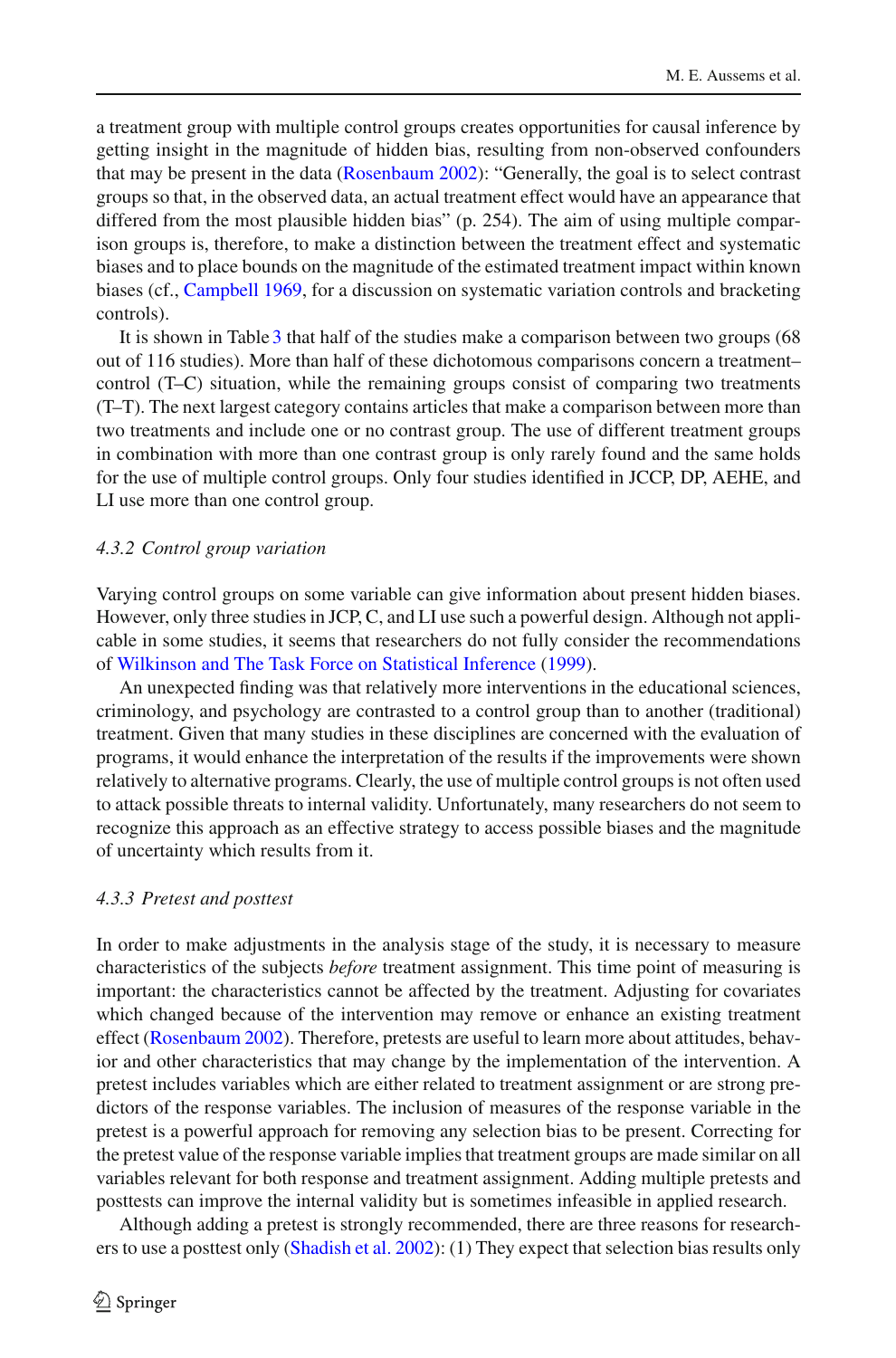from background variables that can be assessed as well after the intervention has been implemented. (2) They face a natural experiment, which refers to the situation where the intervention occurred unexpectedly and could therefore not be planned between two measurements. Retrospective pretests where subjects are asked to remember their values on some variables before they obtained treatment are sometimes used in such a situation. Unfortunately, this technique is very sensitive to recall error and leads to underestimating the treatment effect. (3) They fear that conducting a pretest may affect the responses on the posttest. Such fears are unfounded, when this systematic effect occurs in every treatment group. Usually, however, such experimentation effects—the Hawthorne effect can be seen as another example—lead to biased responses in all compared groups, but still gives unbiased estimates of the treatment effect.

It is shown in Table [3](#page-9-0) that 47 (40.5%) of the analyzed studies used a pretest of the outcome variable. The remaining studies used a pretest without a measure for the outcome variable (39 studies) or a posttest only (30 studies). More specifically, it can be noticed that in the educational journals and the clinical psychiatry journals more often a pretest on the outcome variables is included.

#### *4.3.4 Number of pretests and posttests*

Almost 72% of the quasi-experiments used one pretest and 66.3% of the studies included one posttest. In all journals the use of one pre- and posttest was most often found, except for LI and JCCP, which included more frequently 2–4 posttests.

Although a substantial part of the studies include a pretest in their design, still almost half of those do not include pretest measures for the outcome variable. One reason for this finding could be that researchers fear learning effects when asking the same question twice. The use of posttests only is less often found in social psychology, and more regularly in the educational sciences.

#### *4.3.5 Choice of covariates*

When a researcher plans an observational study, it is important to specify the mechanisms and corresponding variables that determine treatment selection. These explanatory variables are the most suitable c[andidates](#page-21-7) [for](#page-21-7) [inclusion](#page-21-7) [in](#page-21-7) [a](#page-21-7) [pretest.](#page-21-7) Wilkinson and The Task Force on Statistical Inference [\(1999](#page-21-7)) stress the need for motivating the choice of covariates and emphasize that "researchers using non-randomized designs have an extra obligation to explain the logic behind covariates included in their design and to alert the reader to plausible rival hypotheses that explain their results" (p. 600). Stated differently: in principle, the investigator has to falsify plausible alternative causes for the observed treatment effect.

In general, researchers include automatically background variables as controls in their analysis, most often without giving a theoretical motivation. In many studies these are the only variables that are included and no further effort has been taken to identify variables related to treatment assignment. In the content analysis, a distinction was made between studies including background variables, theoretical variables, a combination of both, and variables identified by explorative analysis. Although variables like gender, socio-economic status, and age can be classified as 'theoretical' or 'background', they were classified as either one of both types based on the published explanation for their inclusion.

The general picture from the content analysis is that most researchers use theoretical variables or a combination of background and theoretical measures for their study. Especially in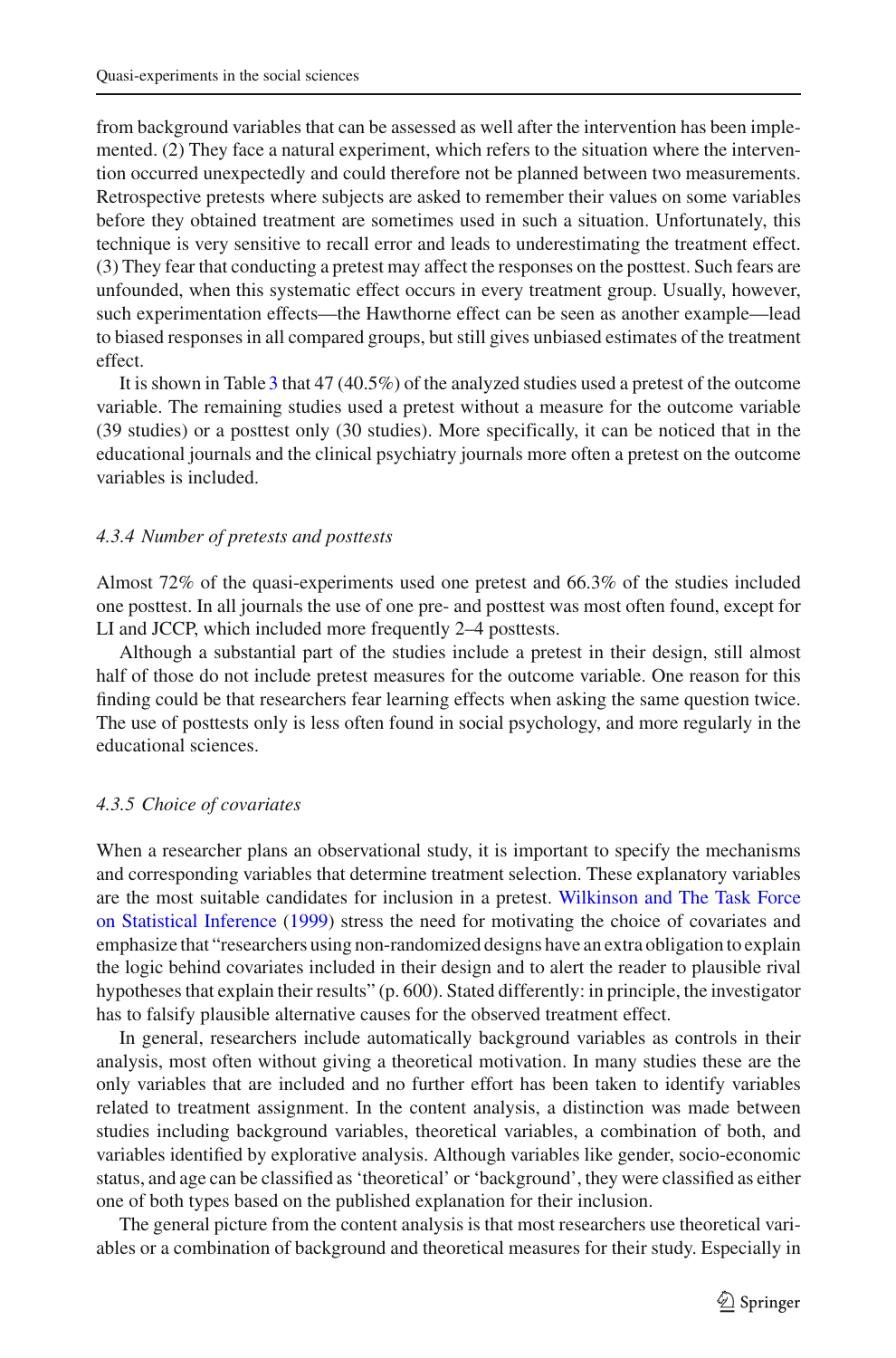JER, two-thirds of the studies take both kinds of variables into consideration when performing a pretest. The remaining studies are evenly balanced as to the inclusion of theoretical variables only and background variables only. A further division by discipline does not make sense because of the low totals for the different journals. In almost one out of four studies it is unknown how covariates are selected.

The results further reveal that the reasons for the inclusion of a variable in a pretest are, in most studies, theoretical expectations of confounding and the relevance of background variables. This implies that researchers do consider possible alternative hypotheses that may lead to finding a treatment effect. The inclusion of background variables seems to be a standard routine, but is not always motivated as theoretically relevant.

### *4.3.6 Number of covariates*

The majority of studies add one to five covariates to the analysis (47 studies). Almost 21% of the studies do not include covariates, which may lead to very biased effect estimates. Another 15% of the quasi-experiments is not explicit about the number and type of covariates that were used. This latter is very problematic for a proper judgment as to the validity of the conclusions of a study.

## *4.3.7 Adjustment in the design stage*

When random assignment may not be feasible, it is sometimes possible to make treatments groups more comparable before treatment assignment. If researchers are aware of potentially confounding variables, they can probably match on these variables or define strata based on them. Although not every confounder may be identified and used to define strata, it is a necessary first step towards more solid causal inference. It is shown in Table [3](#page-9-0) that only 24 quasi-experiments used matching or stratification and these studies were equally spread over disciplines. Especially in LI, JCCP, and DP, studies with adjustments in the design stage could be identified. Variables measured in a pretest are thus not always used to make treatment and contrast groups more similar *before* the intervention has been applied.

Although many researchers measure theoretically important variables and background characteristics, there is still a large proportion of studies where no covariates are used to adjust for group differences in the design stage.

# *4.3.8 Sample sizes*

The content analysis revealed that 42% of the studies used sample sizes less than 100. Especially in social psychology journals, lower numbers of subjects were available for analysis. Large samples sizes of over five hundred were mainly found in the educational and developmental psychology journals.

### 4.4 Analysis stage

When researchers have adequately dealt with the problem of selection bias in the design of the study, this will be beneficial when the data have to be analyzed. The measurement of relevant variables in earlier stages of the study are important for the reduction of overt bias, which is bias that can totally be explained by differences in the values of measured covariates in the treatment and control group. Overt biases can be reduced by using covariates as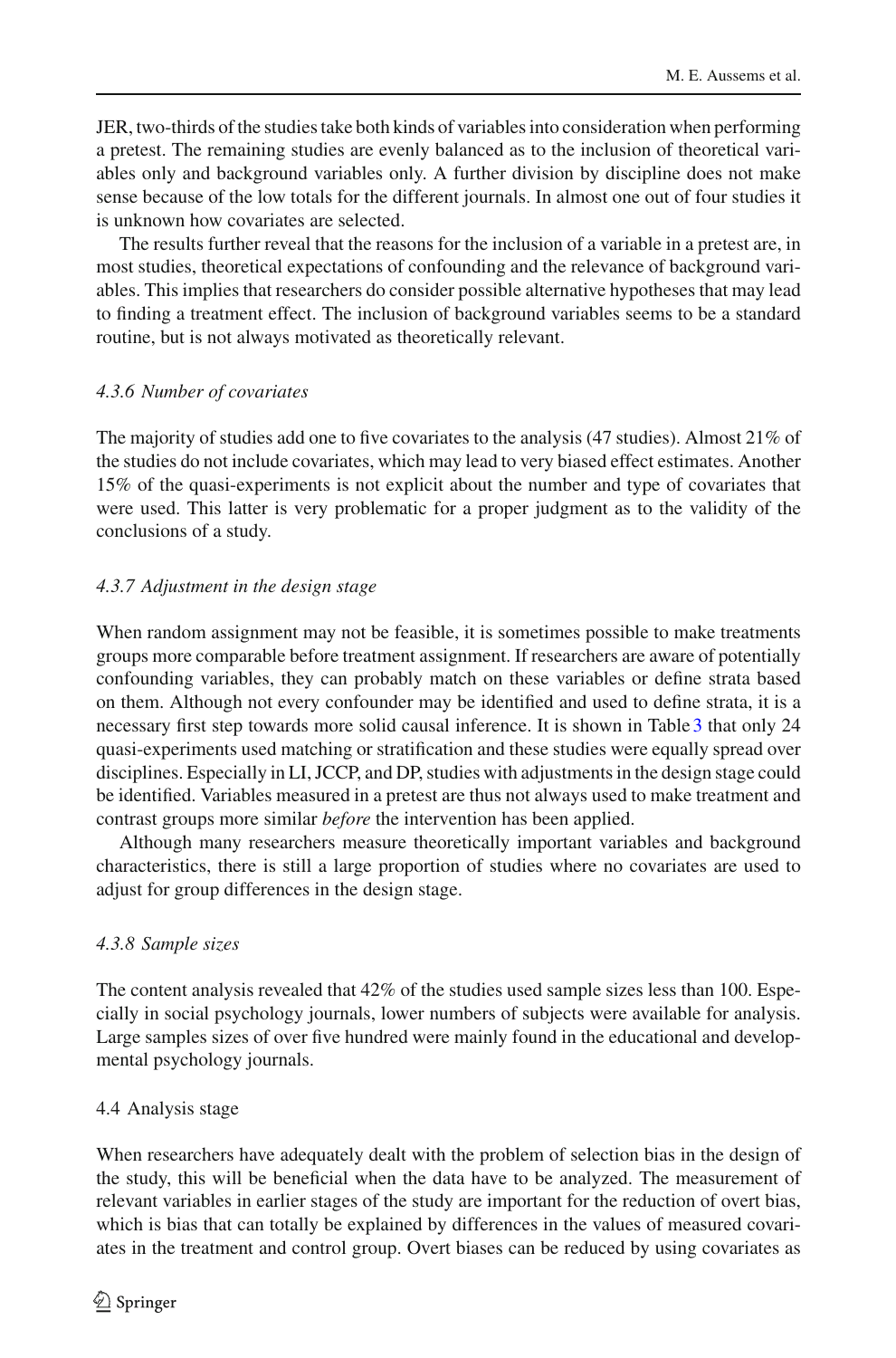tools before statistical models are applied. As an example, it is possible to match or stratify subjects on variables strongly related to treatment assignment. In this way, treatment groups are formed that are similar and therefore comparable, and it may then be perfectly valid to perform a Student *t* test to estimate the treatment effect. The use of matching and stratification is particularly useful when (1) a researcher is uncertain whether the functional form between the covariates and treatment assignment is linear and therefore prefers a nonparametrical approach, and (2) there are a limited number of variables that predict treatment assignment. Another approach for reducing selection bias is to use analysis of covariance (ANCOVA). Covariance adjustment holds the pretest scores constant, as it is called, and examines whether there is a significant difference between the posttest scores of the treatment groups.

Alternative techniques for reducing selection bias in quasi-experimental studies are the propensity score methodology [\(Rosenbaum and Rubin 1983](#page-21-8), [1984\)](#page-21-20), selection models [\(Heckman 1979;](#page-21-21) [Winship and Mare 1992](#page-21-22)), and instrumental variables [\(Angrist et al. 1996\)](#page-21-9). These methods explicitly model—each in a slightly different way—the variables that are predictive for treatment assignment. They are making different assumptions about the selection process.

First, it was investigated how researchers analyze their quasi-experiment: do they use matching, stratification or covariance adjustment, or are they acting as if their data were obtained from a randomized experiment? Do the authors consider the assumptions that come along with such methods? Are they using alternative methods like propensity scores, selection models or instrumental variables to analyze their data? Second, it was investigated whether researchers recognize the threats in using quasi-experiments and whether they pay attention to the limitations of their own study in this respect. Do they report on potential inference problems that may be caused by selection bias?

#### *4.4.1 Adjustment in the analysis stage*

How often do researchers use matching and stratification for bias reduction? It is shown in Table [3](#page-9-0) that matching and stratification are seldomly applied: only eight studies use matching for bias reduction. More specifically, in the social psychology journals these methods were not applied at all, while in clinical psychiatry and the educational journals they were sometimes included. The general picture is that matching and stratification are not warmly greeted by researchers in the four different fields.

#### *4.4.2 Model-based adjustment*

In most studies no adjustment at all took place in the analysis stage. Only 11 studies used covariance adjustment, and they were evenly spread over the disciplines. Given that covariance adjustment is fairly well-known in psychology, it would have been expected to find more applications of the technique there. Propensity score analysis was used in only two studies.

It can be concluded that matching, stratification and covariance adjustment (ANCOVA) are little used. Applying a Student *t* test or an ANOVA to compare means can hardly be justified in many situations. Imbalances in treatment groups can violate the assumption that both groups are random samples. If adjustment takes place in these studies, it should be done in the statistical models that are used to analyze the quasi-experimental data. Although most researchers are more inclined to adjust for pre-treatment differences in statistical models, unfortunately very few researchers recognize the advantages of using methods like matching and stratification as a first step in the analysis stage and apply them in their studies.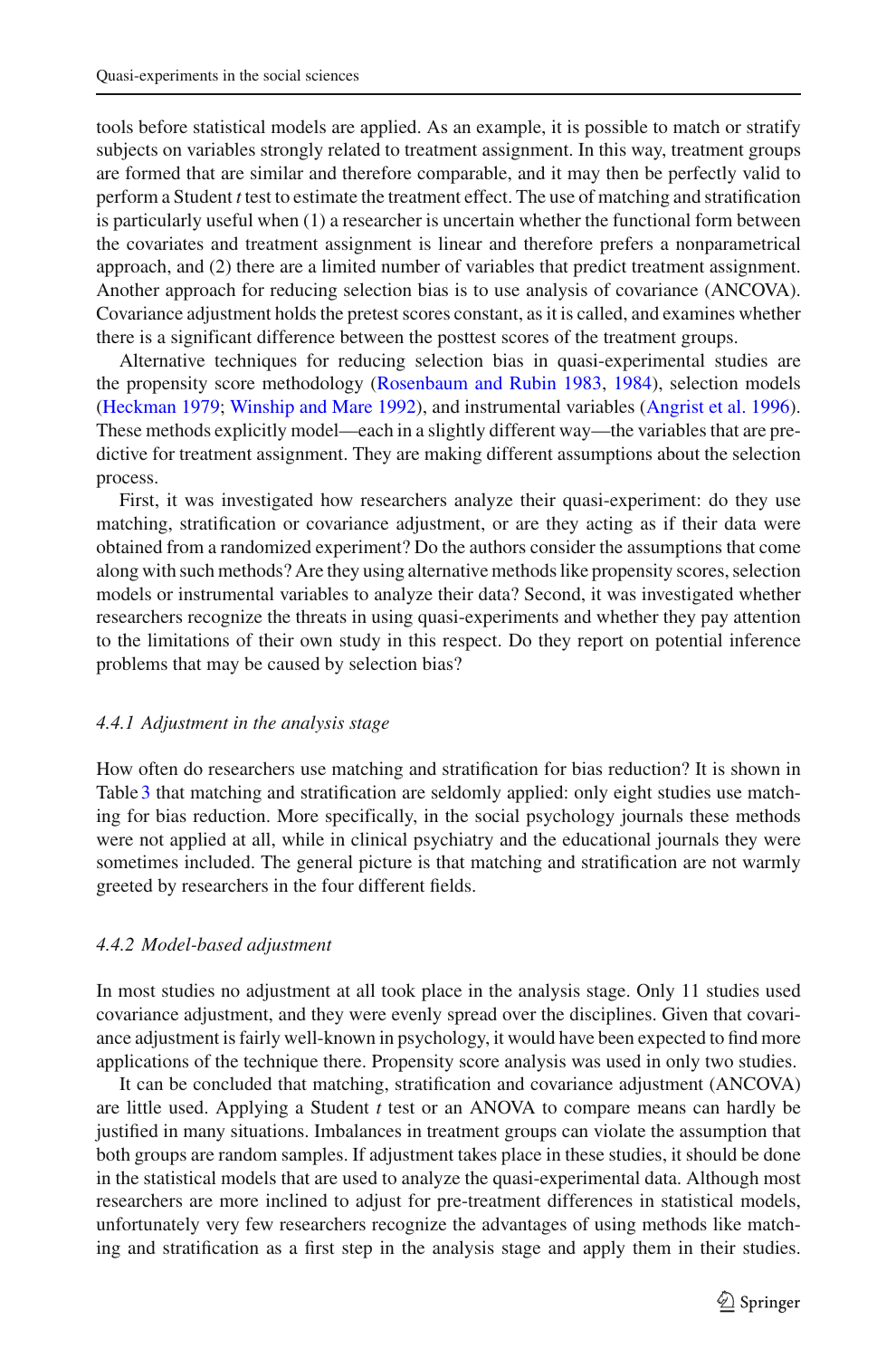Researchers prefer linear regression, but hardly use analysis of covariance to adjust for mean group differences. The use of covariance adjustment is more appropriate for this aim, but the technique is hardly used in the 18 journals. This finding gives a rather pessimistic view on the attempts of researchers to attack the selection bias that may have lurked into their studies.

### *4.4.3 Modeling assumptions*

With respect to modeling assumptions, it is observed that 75% of the studies do not reflect on the plausibility of modeling assumptions that apply. This is rather unexpected, given the fact that most studies did not perform adjustment for pre-existing differences between control groups and thus implicitly assume random assignment. Only 14 studies discussed the plausibility of the modeling assumptions, and in 7 studies the plausibility was investigated as well as possible consequences on results.

### *4.4.4 Discussion of limitations and alternative methods*

In any study, researchers should be critical when analyzing their results and careful in making causal conclusions. This was very well recognized by [Cochran](#page-21-17) [\(1965](#page-21-17)) who argued: "when summarizing the results of a study that shows an association consistent with the causal hypothesis, the investigator should always list and discuss all alternative explanations of his results (including different hypotheses and biases in the results) that occur to him. This advice may sound trite, but in practice is often neglected" (pp. 252–253). Similarly, a researcher should consider the assumptions of the st[atistical](#page-21-7) [methods](#page-21-7) [that](#page-21-7) [were](#page-21-7) [used,](#page-21-7) [or](#page-21-7) [as](#page-21-7) Wilkinson and The Task Force on Statistical Inference [\(1999\)](#page-21-7) wrote:"If the effect of covariates are adjusted by analysis, the strong assumptions that are made must be explicitly stated and, to the extent possible, tested and justified" (p. 595).

The alternative explanations for the treatment effects that may be identified do not only include unmeasured variables that may have confounded the association between treatment and response. In the content analysis, some general and well-known threats to internal validity were investigated, as identified by [Shadish et al.](#page-21-0) [\(2002](#page-21-0)):

- *Selection*. The mechanisms that assign subjects to treatments may not be random.
- *Attrition*. Drop-out from the quasi-experiment after the subjects are assigned to an intervention.
- *Maturation*. A change in value on the response variable after the intervention is imposed does not have to reflect a treatment effect, but can also be a natural development caused by maturation.
- *Instrumentation*. The measurement instruments may differ on time points of assessment or for treatment groups.
- *Testing*. The exposure to a test may influence the scores obtained on the similar test later in time. This learning effect can mistakenly be interpreted as a treatment effect.

It is shown in Table [3](#page-9-0) that in 65 studies no attention was paid to any of such possible threats that may apply to the studies. In a small group of 26 studies selection and attrition were discussed as possible dangers for the inferences made. In three studies it was reported that some unknown variables may have moderated the treatment effect, a phenomenon also known as *treatment heterogeneity*, and in one study it was feared that dependency of observations could have disturbed the inferences. Among all studies, nine did include maturation of a subject, instrumentation, or testing as a potential threat to the internal validity. Strikingly, researchers pay hardly any attention on how to reduce such threats, for instance by using alternative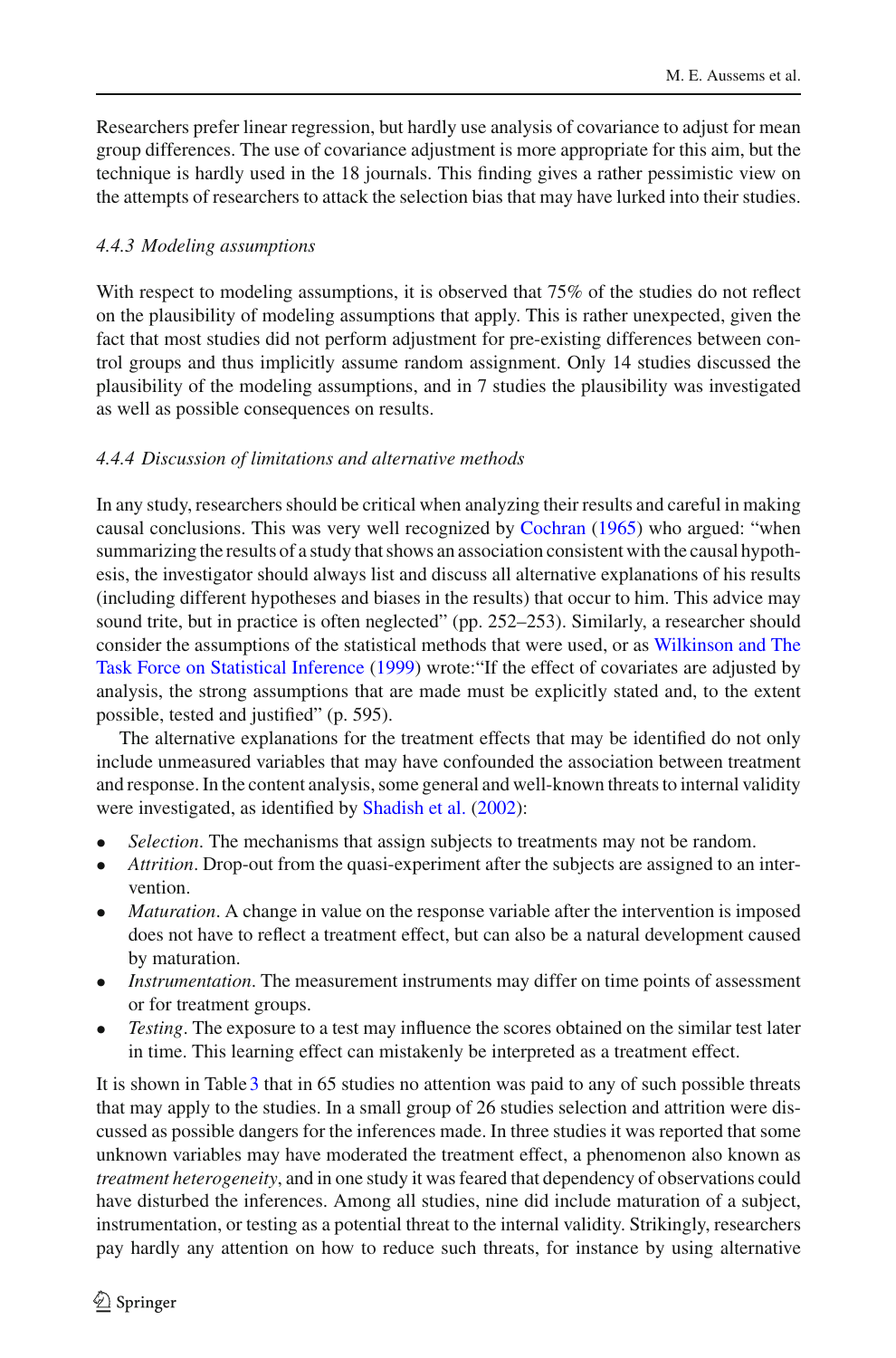methods like the propensity score methodology, selection models and the use of instrumental variables.

Most authors did not mention possible threats to the internal validity in the discussion of their studies which may reflect a rather uncritical attitude towards the results of their study. It seems that too little effort is taken to think hard about the plausibility of the results. Making results plausible requires working systematically, and ruling out the consequences of the estimated effects if they were to be true. Where confounding by selection bias seemed a more obvious alternative explanation for the estimated effect sizes, only a small number of studies contained remarks on this issue in rounding up their conclusions.

### **5 Conclusions**

In this article, a content analysis was performed to review the way researchers design and analyze their quasi-experimental studies. Especially in studies where randomization may be unfeasible, one should think about sophisticated designs to clarify and decrease remaining selection biases that may have sneaked inside.

What becomes clear from the results is that there is still much that researchers can learn about dealing with inference problems in the design of quasi-experiments. This conclusion fits closely a remark of [Shadish et al.](#page-21-0) [\(2002](#page-21-0)): "However, most quasi-experiments have used very few of the potentially available quasi-experimental design elements; and our impression is that most quasi-experiments would have benefited by more attention to both the threats to inference and the design elements that might help reduce the plausibility of those threats" (p. 160). In addition, it seems fair to conclude that given that characteristics of subjects can be measured by design, researchers are not effectively using such information in the planning and analysis stage of their study. The impression is that there are no differences on this issue between journals with higher and lower impact factors. It was not expected that more sophisticated methods for causal inference in observational studies were used very often, but it is rather striking that very few researchers even adjust the means of their treatment groups for covariate imbalances.

Although an impression of empirical detail of the current practical situation on causal inference in some social science disciplines is obtained, this investigation has a few limitations. (1) The small number of studies being analyzed. The analysis of 18 journals over a time period of 2 years resulted in 116 articles using quasi-experimental designs, which is perhaps too small for making all too strong conclusions. Given that this number is spread over the different journals, one should be careful to discriminate between the different journals and disciplines. (2) The problem of generalization, i.e., the *external validity* of our conclusions. The selected journals may not be representative for the actual use of quasi-experiments in the field. Although an effort was made to select journals based on their suitability for the aim of this study, it is not certain whether the selection actually yielded the most appropriate journals. (3) The definition of the different disciplines. In selecting journals it was tried to categorize journals with respect to discipline. However, the most suitable journals for criminology were closely related to psychology. The distinction made between journals in psychology and criminology may therefore be too strict.

The importance of using strong quasi-experimental designs should never be underestimated. Wrong conclusions can push researchers into wrong directions, resulting in cumulating by misleading knowledge. Inventories of studies on specific social interventions could give an impression of the ambiguity of research findings and how different views can exist alongside for many years. Ignoring biases in observational data is not only fatal for the